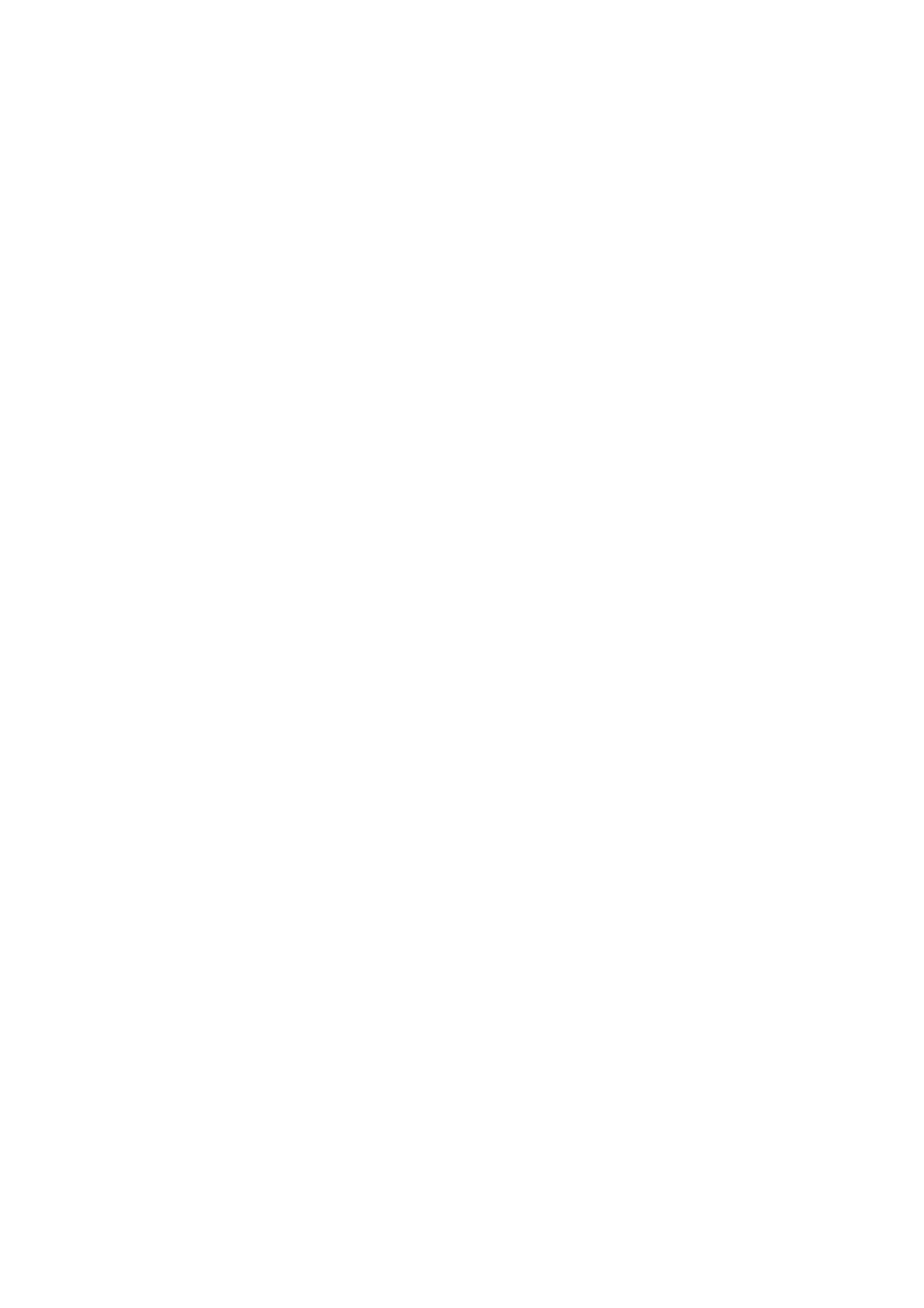# **CONTENTS**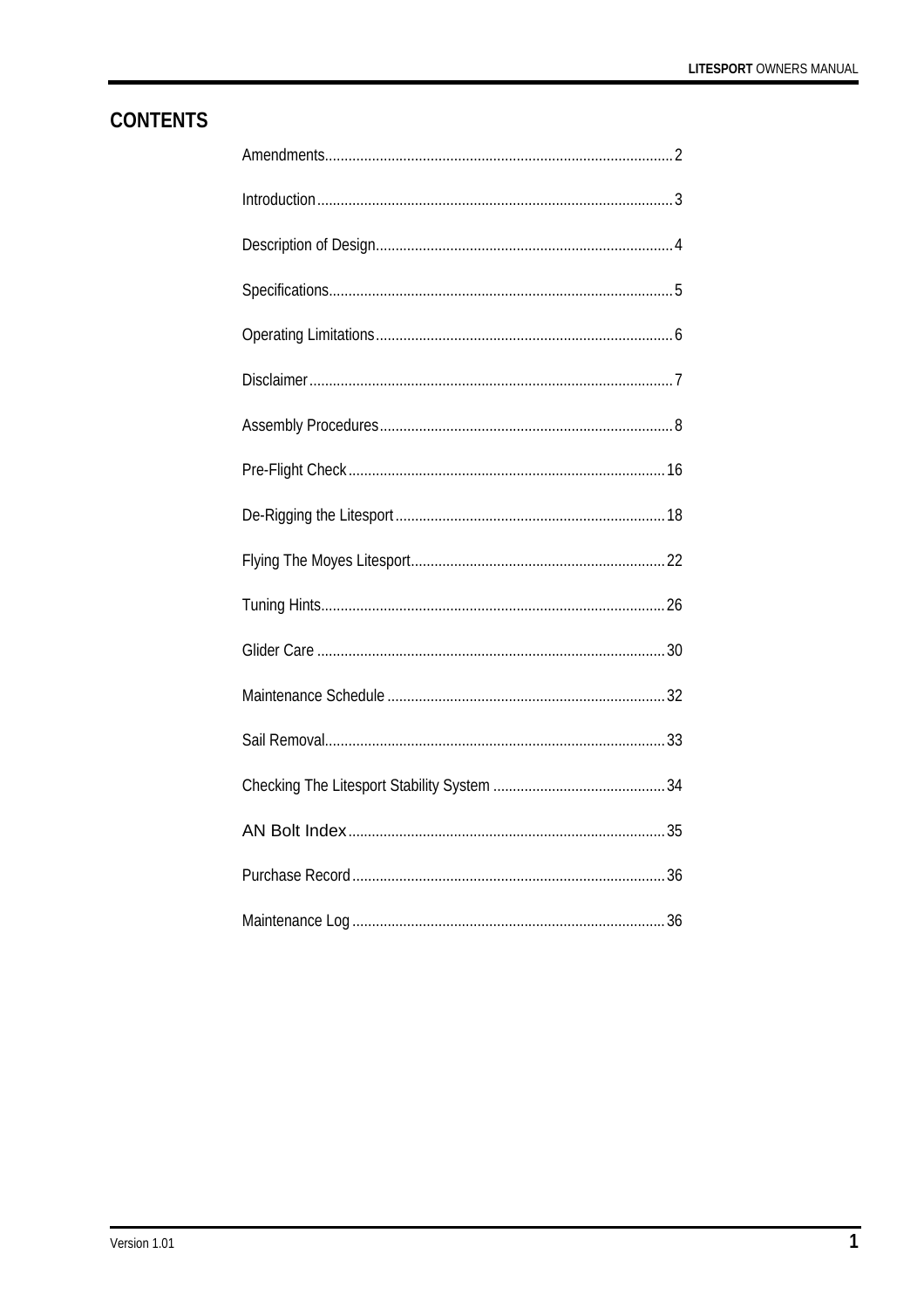# **AMENDMENTS**

| Version | Date       | Changes                                                                             |
|---------|------------|-------------------------------------------------------------------------------------|
| 1.00    | 20/08/2003 | Created original owners manual.                                                     |
| 1.01    | 5/05/2004  | Added Zoom Upright Assembly Drawing<br><b>Updated Stability System instructions</b> |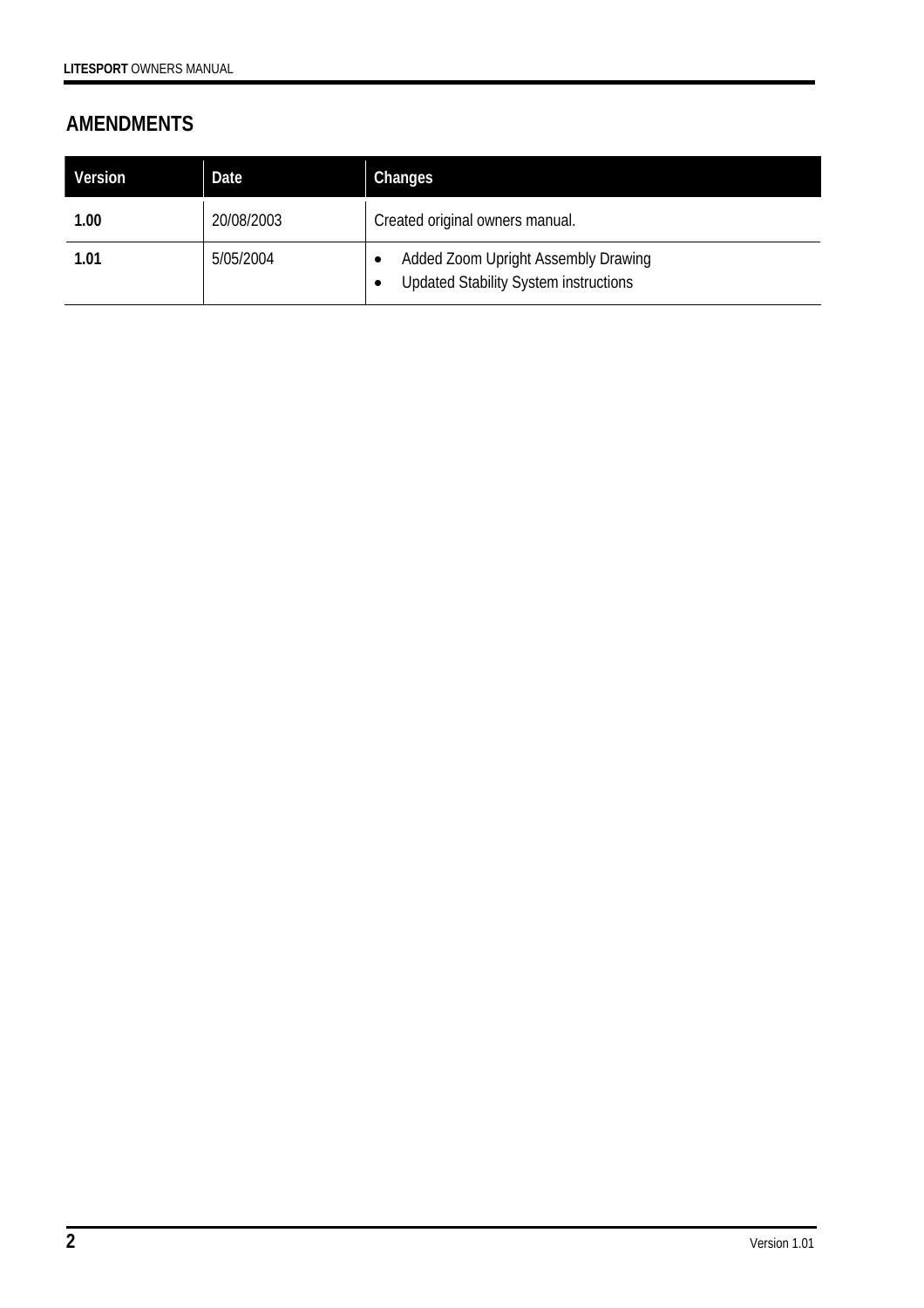#### **INTRODUCTION**

Thank you for choosing the Moyes Litesport. You have chosen wisely. The Litesport incorporates the latest hang gliding design innovations to bring Moyes into the future. The Litesport bridges the gap between intermediate and topless gliders, providing a very capable glider for either the advancing pilot, or the an advanced recreational pilot.

Since 1967, Moyes Delta Gliders has strived to be on the cutting edge of developing hang gliders of the highest calibre. A family owned business operating under homespun values, we aim to provide a comprehensive international network to service all pilots. Even further, we work with some of the best pilots in the world to ensure that our gliders are stringently made and tested in order to improve their performance, handling, and safety.

We wish you the very best flying, The Moyes Team



Moyes Delta Gliders Pty. Ltd. 1144 Botany Road, Botany NSW 2019 Australia **T**: +61 (0)2 9316-4644 **F**: +61 (0)2 9316-8488 **E**: moyes@moyes.com.au

\*\*\*\*\*\*\*\*\*\*\*\*\*\*\*\*\*\*\*\*\*\*\*\*\*\*\*\*\*\*\*\*\*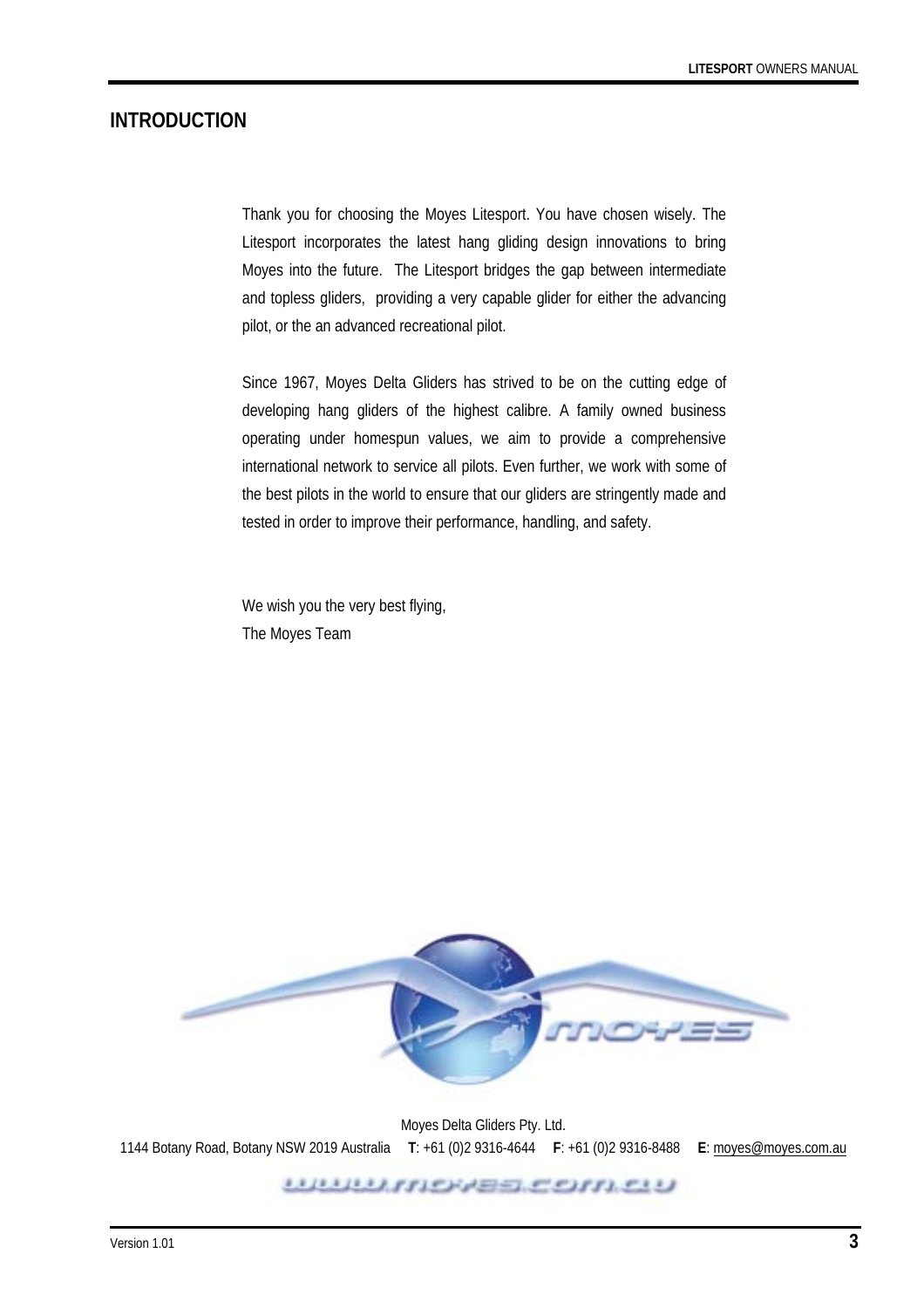## **DESCRIPTION OF DESIGN**

Designed by elite competition pilots, the Moyes Litesport is intended for competition and enjoyable high performance cross country flying. The Litesport utilises a planform similar to the Litespeed.

The Litesport features a 7075T6 aluminium airframe, which allows a considerable weight saving over more conventional alloys. The leading edge uses a step down taper design with revised sleeving and tube diameters. This produces a lighter outer leading edge with an improved flex distribution. The low roll inertia provides pleasant handling.

The elliptical fibreglass wing tip has been a feature of Moyes high performance gliders since the early 80's. The fibreglass tip creates better turn coordination compared to conventional designs. With the VG fully engaged, the fibreglass tip produces a tighter mainsail and more desirable washout distribution.

The pitch stability system utilises a cable braced outer aluminium sprog, providing support for battens 8 and 9 via a transversal batten. This system was designed with maximum strength and stiffness in mind, and demonstrates excellent structural integrity under any flight load. In addition, the kingpost incorporates the G-string compensation system, which lowers the rear of the sail when the VG is engaged. This allows the luff line to adjust to the decrease in washout produced by the VG system.

The Litesport sail has a total of 8 internal cloth ribs. These ribs prevent the under surface from 'blowing down', which makes pilot induced oscillations less likely. These internal ribs are shaped to produce the desired under surface camber for low drag at high speeds.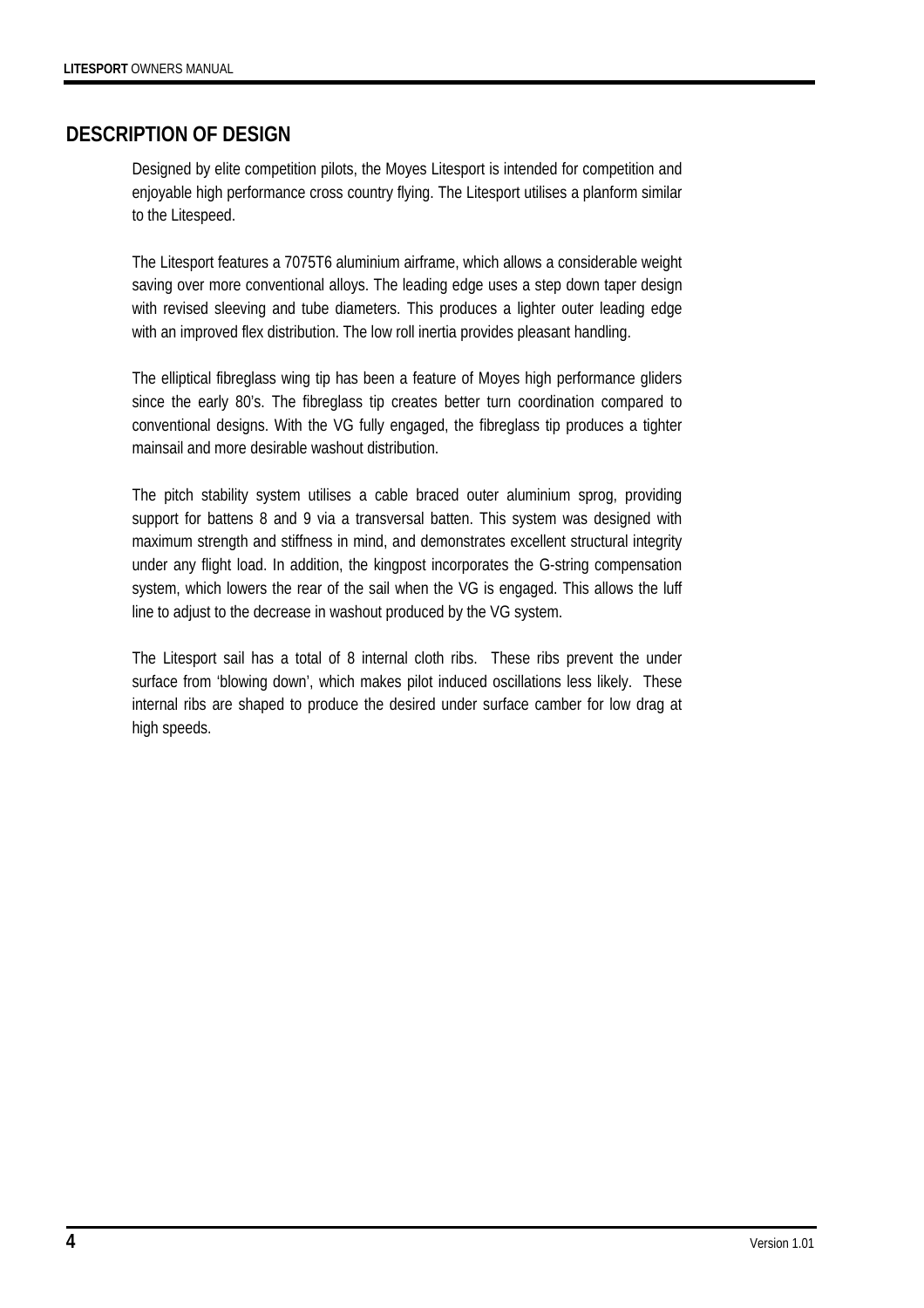# **SPECIFICATIONS**

| <b>Model Size</b>         | Litesport 4            | <b>Litesport 5</b>     |
|---------------------------|------------------------|------------------------|
|                           | 13.8sq m               | 14.9 sp.m              |
| Area                      | 149 sq ft              | 160 sp ft              |
|                           | 9.6 <sub>m</sub>       | 10 <sub>m</sub>        |
| Span                      | 31.5 ft                | 32.8 ft                |
| <b>Nose Angle</b>         | 127 - 129 degrees      | 127 - 129 degrees      |
| <b>Aspect Ratio</b>       | 6.7                    | 6.7                    |
| <b>Glider Weight</b>      | 31.8 kg                | 32.5 kg                |
|                           | 70 lb                  | 72 lbs                 |
| <b>Optimal Pilot</b>      | 75 kg                  | 90 kg                  |
| Weight                    | 165 lb                 | 198 lb                 |
| Hook-In-Weight            | 68-109 kg              | 79-129 kg              |
|                           | 150-240 lb             | 175-285 lb             |
| Packed-Length             | 4950 mm                | 5150 mm                |
|                           | 16.2 ft                | 16.9 ft                |
| Short-Packed              | 4330mm                 | 4500 mm<br>14.8 ft     |
| Length                    | 14.2 ft                |                        |
| C of G<br>(Front of Keel) | 1390 mm<br>54.7 inches | 1430 mm<br>56.3 inches |
| Number of                 |                        |                        |
| <b>Battens:</b>           |                        |                        |
| Mainsail                  | 21                     | 21                     |
| Undersurface              | 6                      | 6                      |
|                           | 85kph                  | 85kph                  |
| <b>VNE</b>                | 53mph                  | 53mph                  |
| VA                        | 74kph                  | 74kph                  |
|                           | 46mph                  | 46mph                  |
| <b>Trim Speed</b>         | 34kph                  | 34kph                  |
|                           | 21mph                  | 21mph                  |
| <b>Stall Speed</b>        | 26kph                  | 24kph                  |
|                           | 16mph                  | 15mph                  |
| <b>Max Speed</b>          | 97kph                  | 97kph                  |
|                           | 60mph                  | 60mph                  |
| <b>Best Glide Speed</b>   | 40kph                  | 47kph                  |
|                           | 25mph                  | 29mph                  |
| <b>Best Glide Angle</b>   | 14:1                   | 14:1                   |
| Glide Angle 10:1          | 58kph                  | 58kph                  |
|                           | 36mph                  | 36mph                  |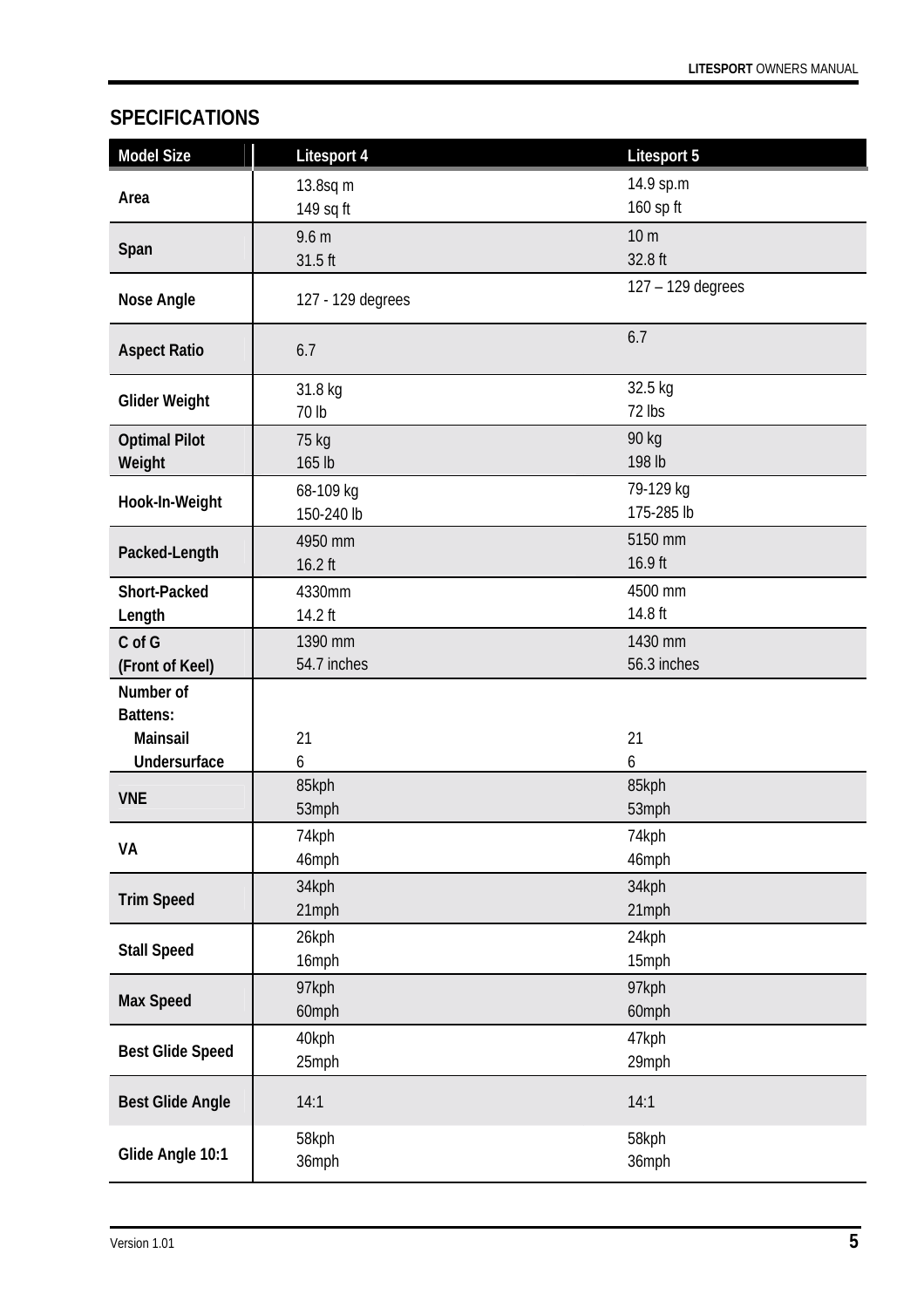### **OPERATING LIMITATIONS**

Your Moyes Litesport is a sophisticated high performance hang glider. If maintained correctly it will give you years of safe enjoyable soaring. However, it is important that you display a healthy respect for all aspects of aviation and that you understand the increased risks of flying in dangerous conditions or in a manner that exceeds the glider's operating limitations.

- Flight operation should be limited to non-aerobatic manoeuvres where the glider's attitude does not exceed 30 degrees above or below the horizon and bank angles do not exceed 60 degrees.
- The Moyes Litesport has been designed for foot launched soaring flight and should not be flown by more than one person at a time. It should not be flown backwards or inverted.
- The recommended minimum pilot skill level is Intermediate.
- The Moyes Litesport can be flown with auxiliary power when fitted according to the recommendations of the manufacturer. The user assumes all liabilities.
- The Moyes Litesport should not be flown in excess of the placarded VNE or VA.
- VNE (speed never to exceed): 53mph / 85kph
- VA (maximum rough air manoeuvring speed): 46mph / 74kph
- Stall speed with maximum pilot weight: Less than 25mph / 40kph
- Maximum speed with minimum pilot weight: Less than 50mph / 80kph

The Moyes Litesport will resist spinning and will recover quickly if control forces are relaxed. Recovery from a stalled turn can be achieved with little height loss and without much attitude change if the control bar is brought back to a normal flying position. This will allow the glider to return to normal flight within half a turn.

The Moyes Litesport has been tested to the following:

- Maximum lift angle of attack at a speed of 65mph/105kph
- Negative 30 degrees angle of attack at a speed of 46mph/74kph
- Negative 150 degrees angle of attack at a speed of 32mph/54kph
- Pitch moment tests at 20/32, 37/59 and 54/87 (mph/kph)

These tests confirmed the glider's structural integrity and positive pitch stability throughout a broad range of angles of attack.

The Moyes Litesport is capable of flying at speeds greater than the VA and VNE. We recommend the use of an accurate airspeed indicator to become familiar with control bar positions at these speeds and normal flying speeds.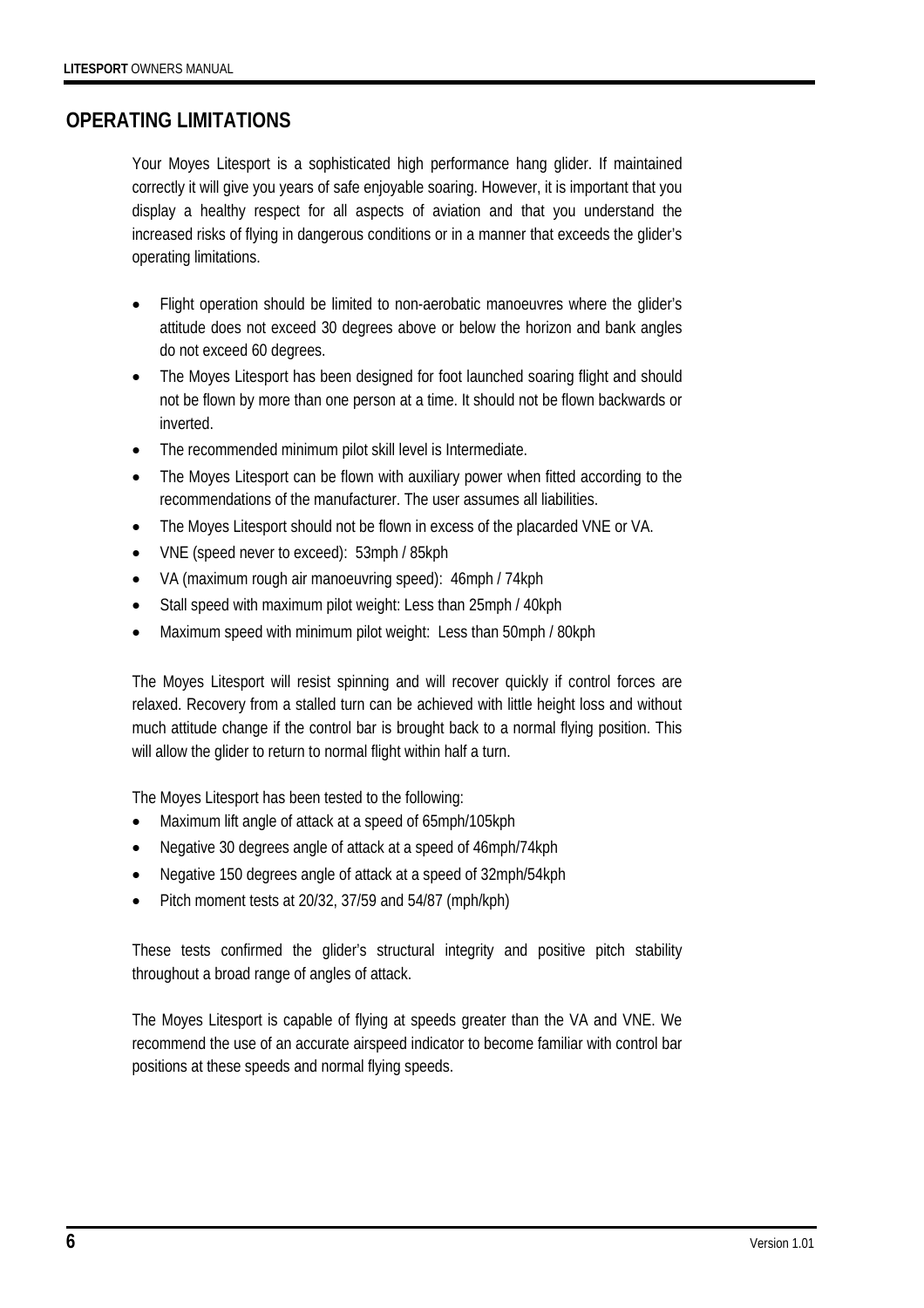### **DISCLAIMER**

The owner and operator must understand that due to the inherent risk involved in flying such a unique vehicle, no warranty is made or implied, of any kind, against accidents, bodily injury, or death. Operations such as aerobatic manoeuvres or erratic pilot technique may produce equipment failure.

This glider is not covered by product liability insurance, neither has it been designed, manufactured, or tested, to any state or federal government airworthiness standard or regulation.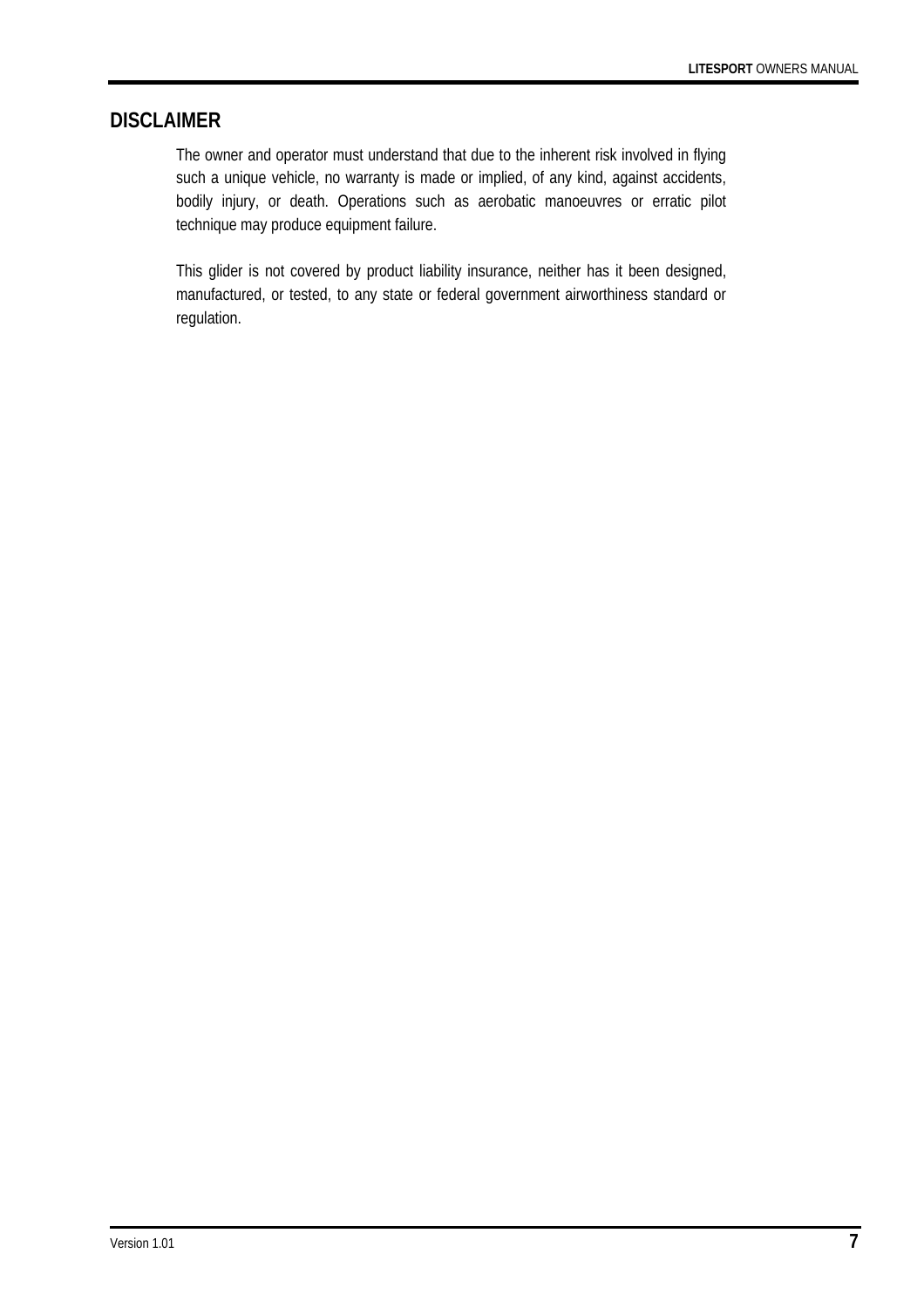### **GETTING STARTED**

Your new Moyes Litesport may have been shipped to you in the 4.5m breakdown form. If so, you can assemble your glider to its full length by following these assembly procedures. All references to 'top', 'bottom', 'left', and 'right' refer to the glider and pilot in flying mode.

#### **Please check your packing list.**

- Glider
- 2 x back section leading edges: note that the back sections are labelled left and right.
- $\bullet$  1 x batten set: red = left/ green = right/ blue = undersurface
- 1 x speed bar
- 2 x tip bags
- 4 x padding pieces: A-frame top & bottom, keel sleeve, king post top
- 1 x Snack Pack with owners' manual, batten pattern, and promotional wear.

### **Assembly from 4.5m Breakdown Form**

1. Open the glider bag and roll the glider onto its undersurface. Undo the straps and extend the sail.

*Picture 1 Lay the glider on its undersurface and unfold the sail.* 



2. Expose the leading edge/cross bar junction through the inspection zipper. Remove the bubble wrap and tape from the leading edge/cross bar junction and the end of the middle sleeve.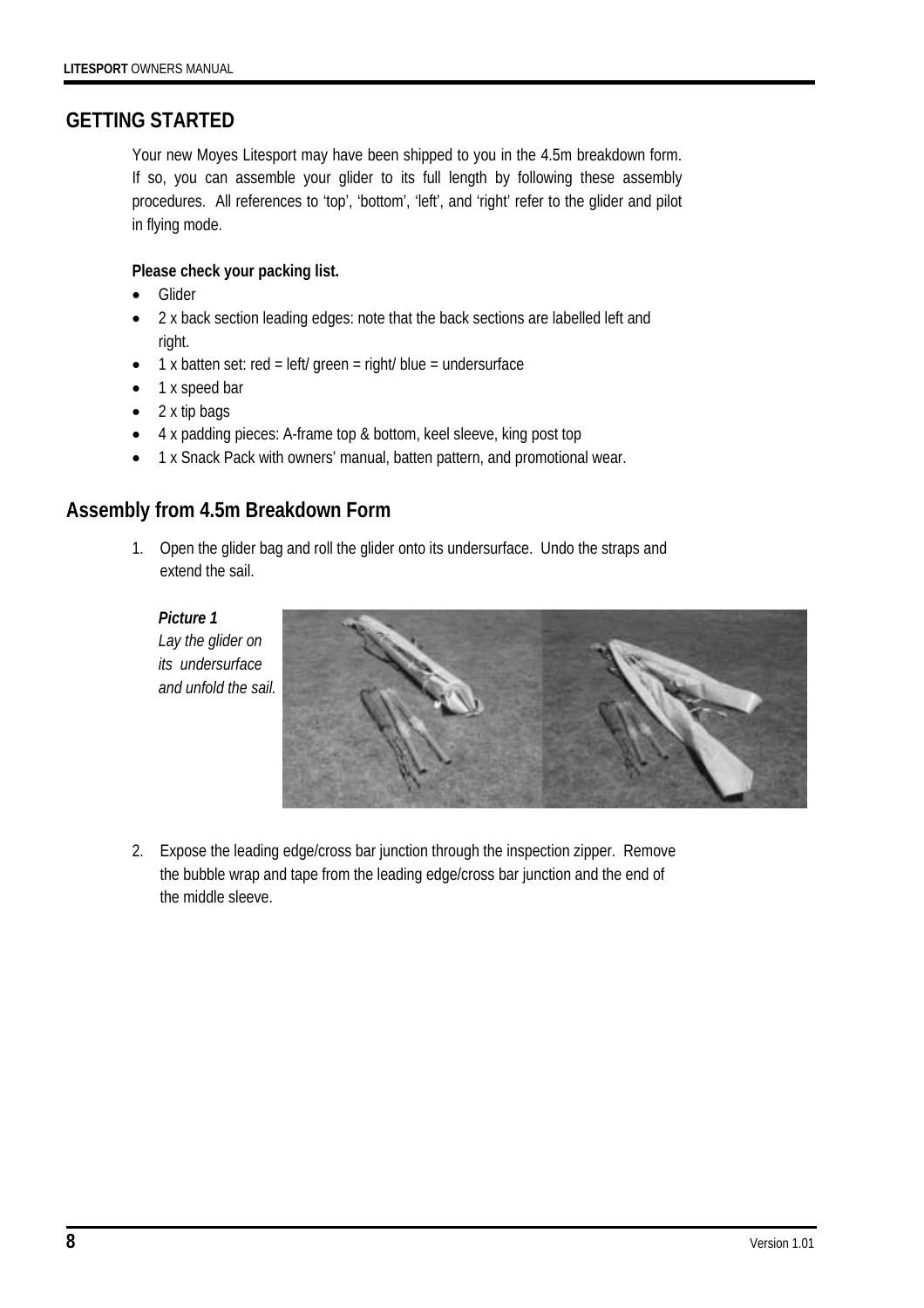3. Insert the right back section of the leading edge. The left and right back sections differ from each other in the mounting of the outer sprog. You can check this by picturing that the cable must be on the top of the leading edge and the sprog must fold outwards. Push the back section into the mid sleeve while depressing the push button pin. Continue to slide the back section in until it reaches its stop, then rotate the back section until the mid sleeve location holes align with the push button pin. Closely check that the push button pin has fully released and that the back section cannot be rotated.

*Picture 2 Insert the back ends of the leading edge.* 



4. Secure the sail by attaching the tip webbing to the end of the leading edge, using the clevis pin and safety ring supplied. Insert the pin through the webbing and into the bottom hole at an angle. Straighten the clevis pin while sliding the webbing towards the leading edge as shown in Picture 3. Ensure the tip webbing is not twisted and is on the bottom of the leading edge.

*Picture 3 Insert the sail pin Into the end of the leading edge.* 



5. Repeat 1-4 to install the left back section. Your Litesport will now be ready for standard assembly. Before each flight, carefully inspect all tubing, nuts, and bolts, to ensure no damage has occurred during transportation.

### **! IMPORTANT**

The outer sprog must exit the sail from the long cord wise zipper. The zipper must be opened when the glider is in standard break down form with the sprog folding towards the wing tip.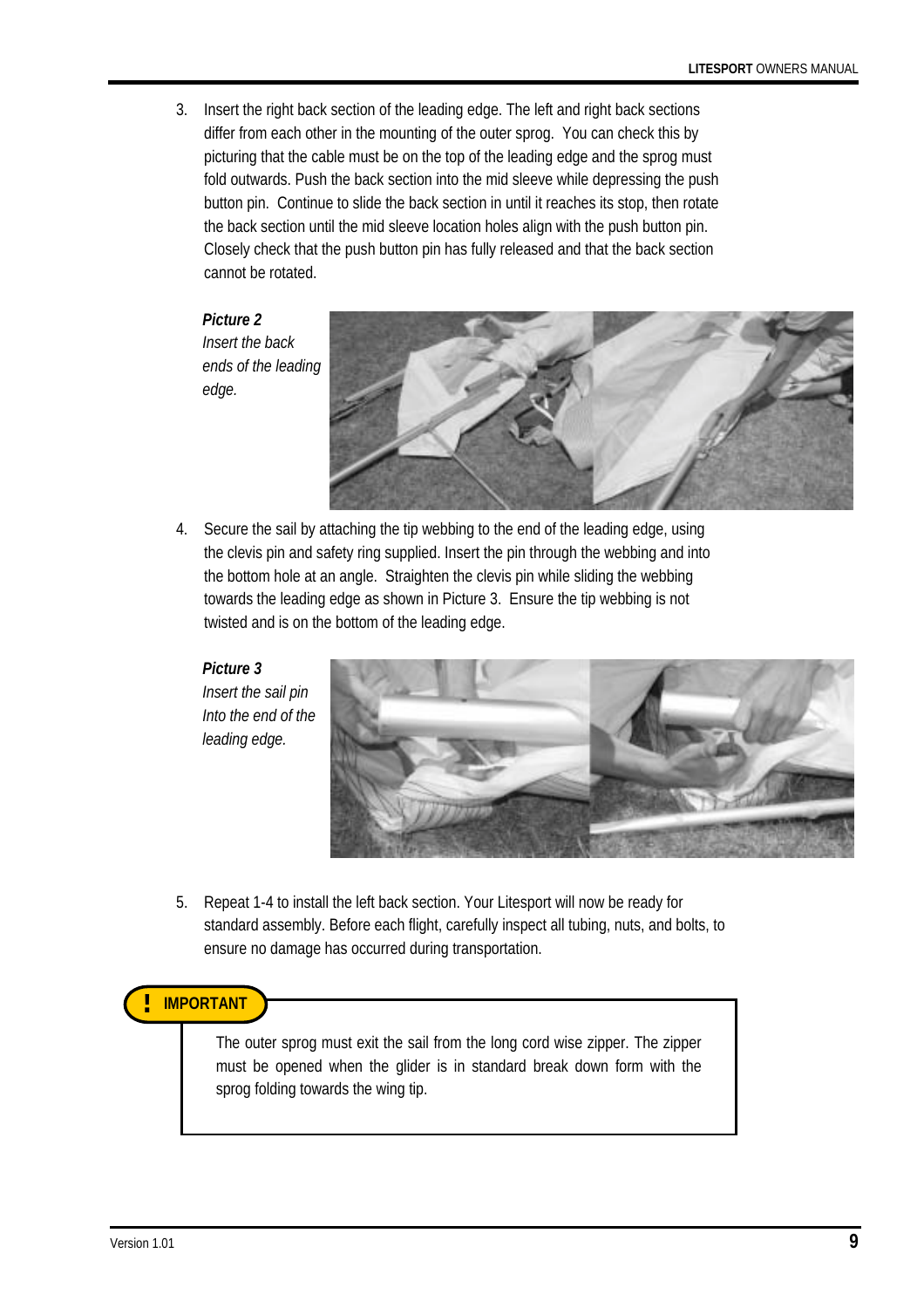## **ASSEMBLY PROCEDURES**

- 1. Place the glider on the ground, zipper facing up. Open the bag, undo the ties, and remove the A-frame bottom padding and battens.
- 2. Assembly the A-Frame.

#### **NOTE !**

With standard uprights, the uprights will naturally toe-in as shown in Picture 4. Hold the base bar and the upright, twisting the upright so the connection lines up.

*Picture 4 Standard uprights and basebar assembly.* 



3. Roll the glider over so that it is standing on the control frame.

*Picture 5 Standard uprights and basebar assembly.* 



4. Remove the glider bag and any remaining ties and padding.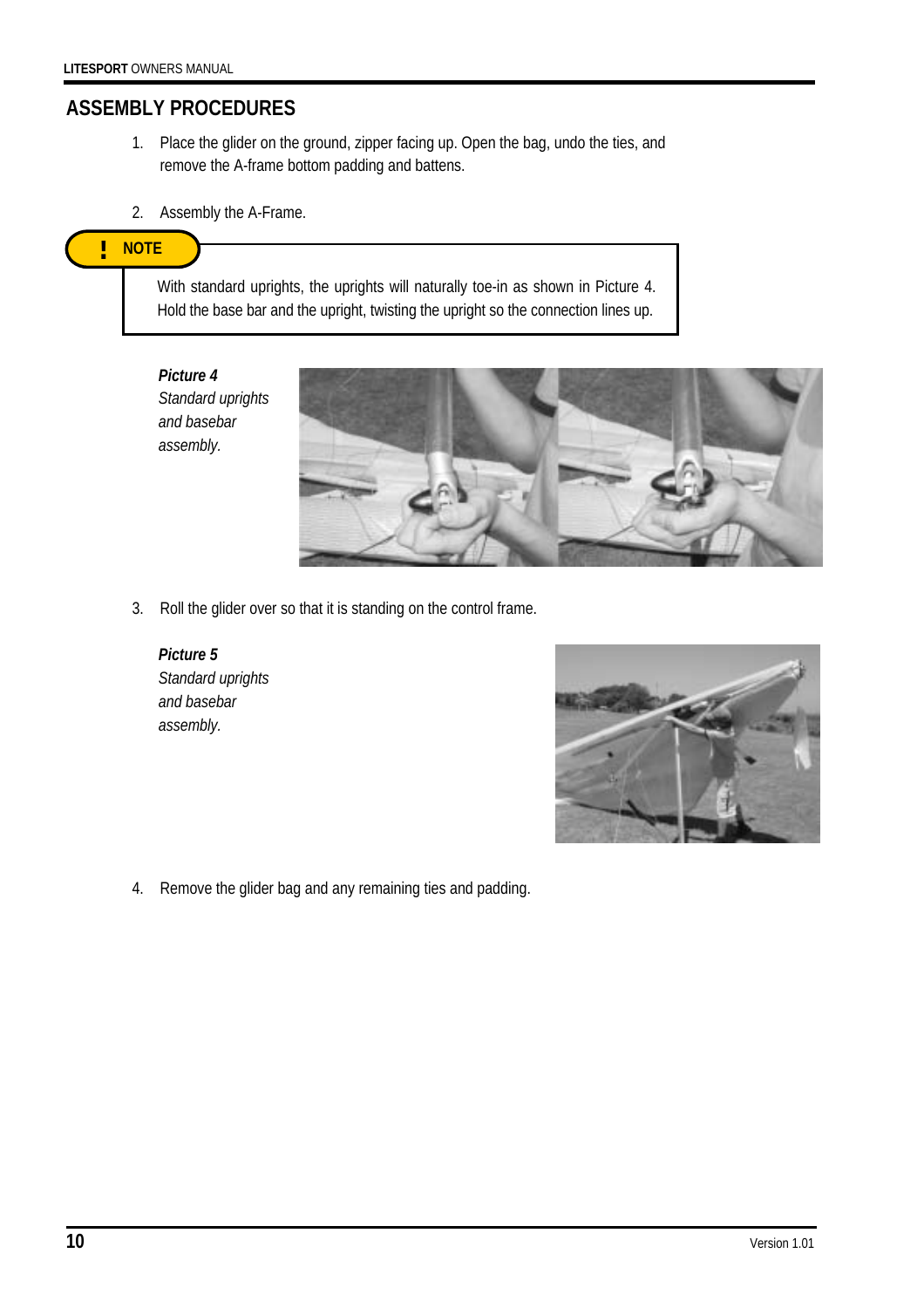5. Insert the ring of the lower front wires into the Bailey Block, making sure that the spring is firmly closed and the wires are not twisted.

### *Picture 6*

*Attaching the front wires to the Bailey Block.* 



**! NOTE** 

Check that the bottom wires are not twisted or kinked and the hardware is properly aligned.

6. Insert the nose batten. The batten may need some "feeding" through the Sail by pulling the sail forward to remove any wrinkles as the batten slides into its pocket.

*Picture 7 Insert the nose batten.* 



# **! NOTE**

After initial assembly it is suggested that the nose batten be left in but pulled out slightly and left beside the nose plate for pack-up. During setup, check that the nose batten sits over the lug on the keel securely.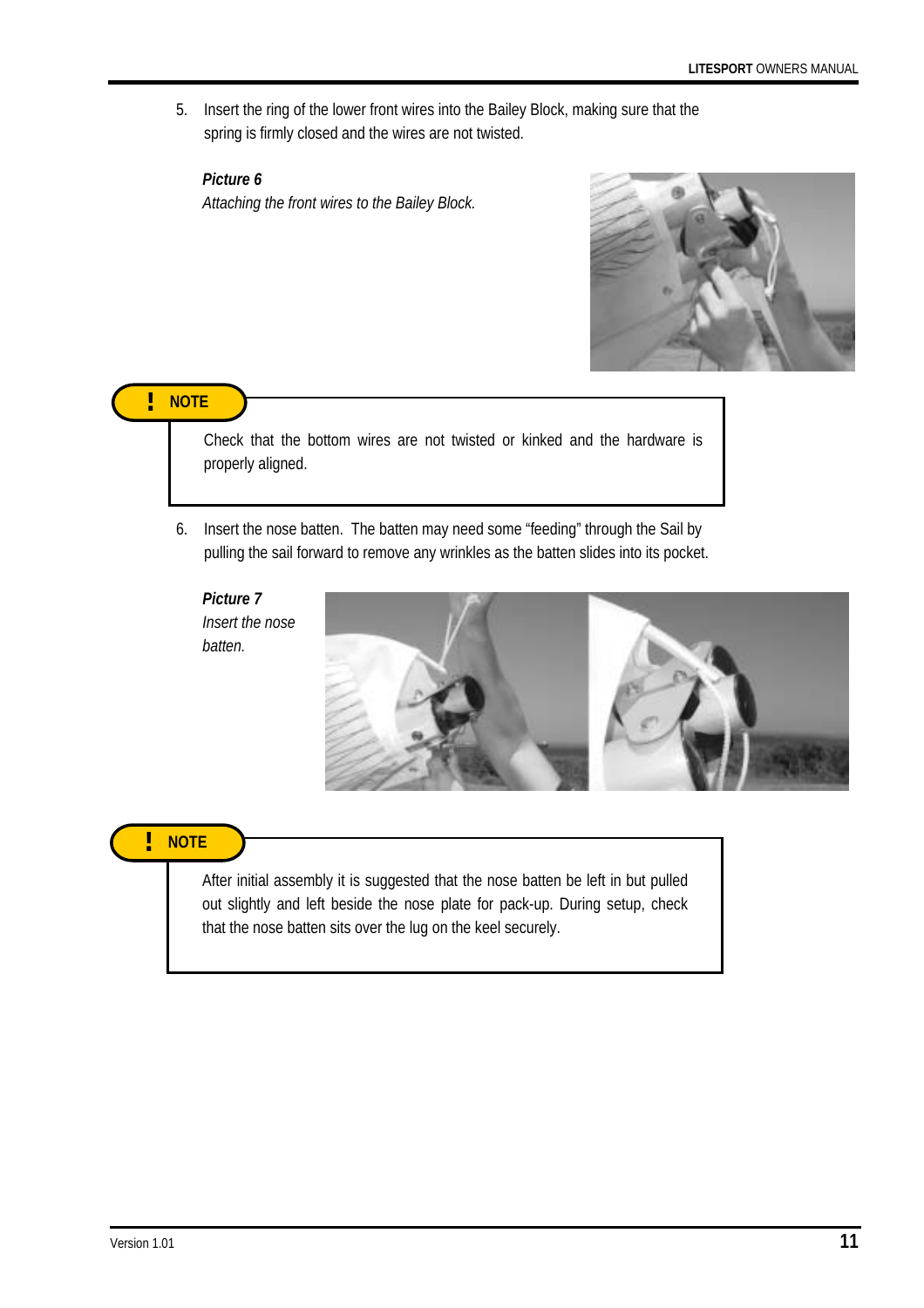7. Carefully spread each wing, making sure that you do not raise them above the level of the keel. Ensure that the king post rises straight up. This prevents the twisting of the keel mount channel bracket.

*Picture 8 Spread the wings carefully.* 



**! NOTE** 

Check bottom wires are not twisted or kinked.

8. To tension the crossbar, pull the cord coming out of the keel pocket. Check that the cable and rope are not twisted and that the shackle is secured within the Bailey Block. Attach the king post rear wire behind the shackle, in the Bailey Block. In strong winds the glider can be difficult to tension. Have a helper gently raise and pull forward one wing.

*Picture 9 Tension the Glider.* 



#### **WARNING**

### **DO NOT USE EXCESSIVE FORCE WHEN TENSIONING THE GLIDER.**

If excess force is encountered check:

- $\checkmark$  The side wires are not twisted or kinked
- $\checkmark$  The cross bar retainer wire is not caught on the nose plate assembly
- $\checkmark$  The pull back wire or VG pulleys are not caught in the hang loop assembly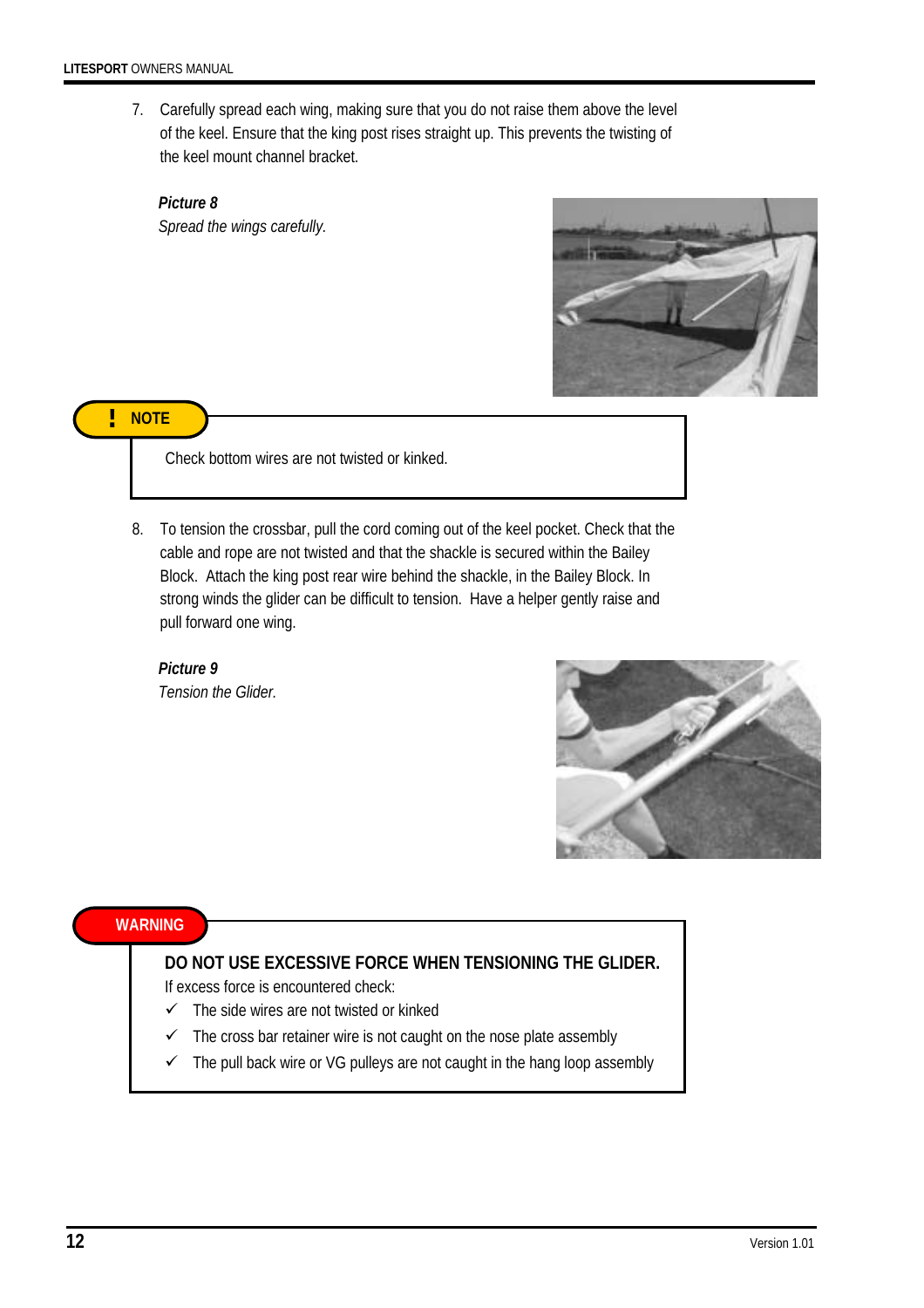9. The Litesport is equipped with a removable keel aft section. The glider can be left resting on it, facilitating the fitment of the washout strut and battens. If desired, the glider may now be raised onto its keel to complete the assembly. This also assists with keeping the sail clean by keeping the tips off the ground.

#### *Picture 10*

*Raising the glider onto the keel can make assembly easier and keeps the sail clean.* 



#### **! WARNING**

The glider may fall to one side if pushed or blown by the wind - this may result in wing tip damage. It is recommended that you only use in flat level ground and in nil wind. Use with care!

- 10. Gently insert battens 1-6, moving from the centre of the wing towards the mid span. Use light force when inserting the battens, as this will greatly extend the longevity of the batten pockets. Red tipped battens are for the left wing, green for the right, and blue for the under surface.
- 11. Open the zipper at the tip of the sail. Slide the fibreglass rod through the end of the sail and into the end of the leading edge. Ensure that the rod is pushed hard against its stop.

*Picture 11 Insert the glass wing tip* 

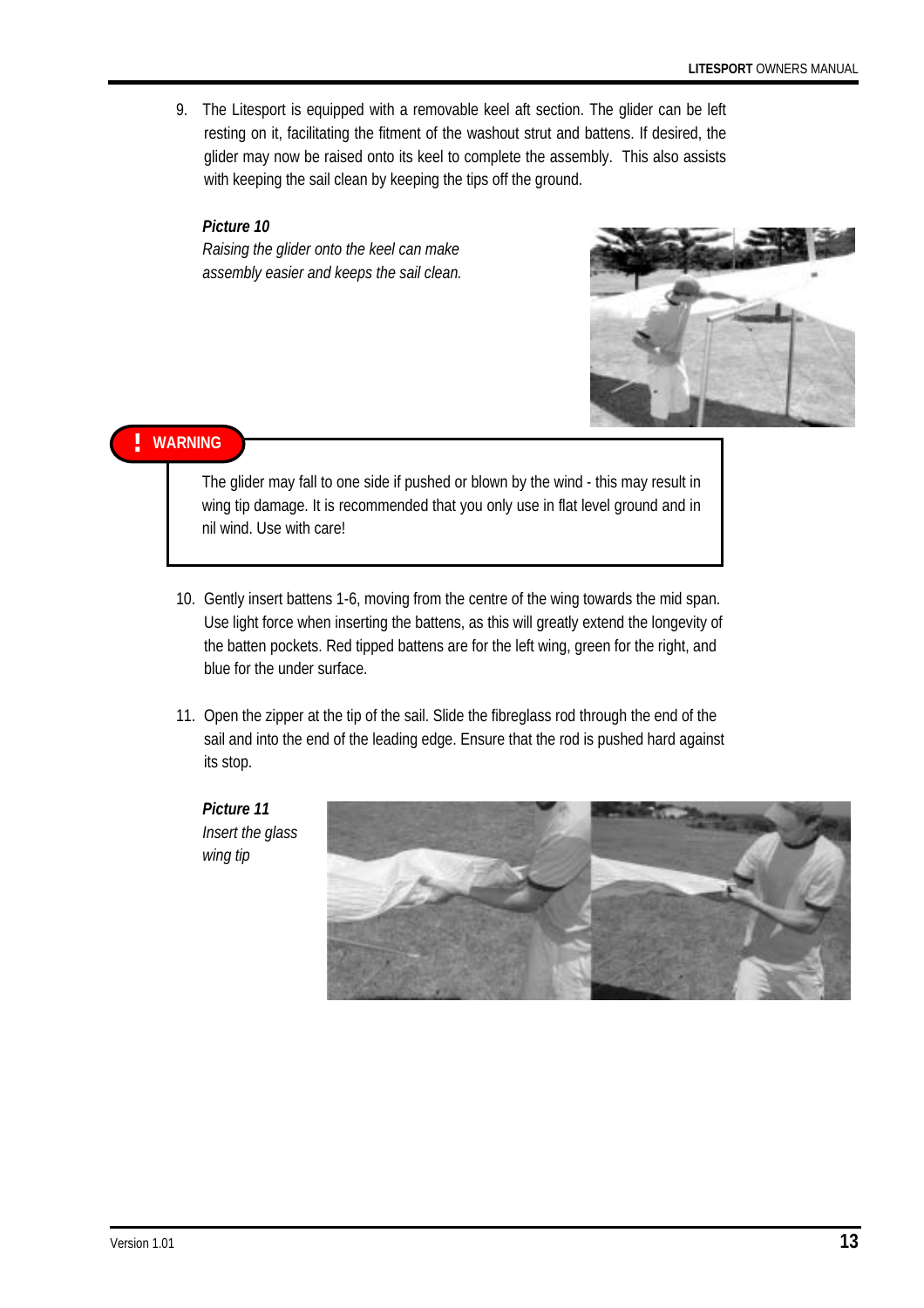12. Fit the aluminium cup of the tip lever to the end of the tip rod and tension tip by rotating the flat end of the tip lever inboard. For extra leverage, place your thumb through the loop that is attached to the end of the tip lever. Make sure the tip lever is locked against the tip rod. Close the zipper.

*Picture 12 Fit the aluminium cup over the end of the glass tip* 



#### **! NOTE**

Make sure the tip lever is consistent on both sides. The tip lever should either be above or below the tip rod when locked in place.

- 13. Insert the remaining battens, 7-10.
- 14. Secure each batten by inserting the tip into the trailing edge fold, then rotating the cam downwards until it locks in place. The battens have been adjusted in the factory, but may need to be readjusted upon initial assembly. The batten tips simply screw into the end of the batten, therefore the batten tension can be adjusted by either screwing the tip in or out.

*Picture 13 Fit the batten tips into the fold of the trailing edge* 



15. Secure the outer wire braced dive strut by rotating it into the sail below the webbing loop. The action of closing the cord wise zipper creates the loop necessary to hold the strut in place.

**! IMPORTANT** 

Do not forget this step as it is necessary for stability.

16. Remove the control bar pad and rotate the hangloop 'dingle-dangle' such that it is perpendicular to the keel and the hang loop is not tangled or twisted.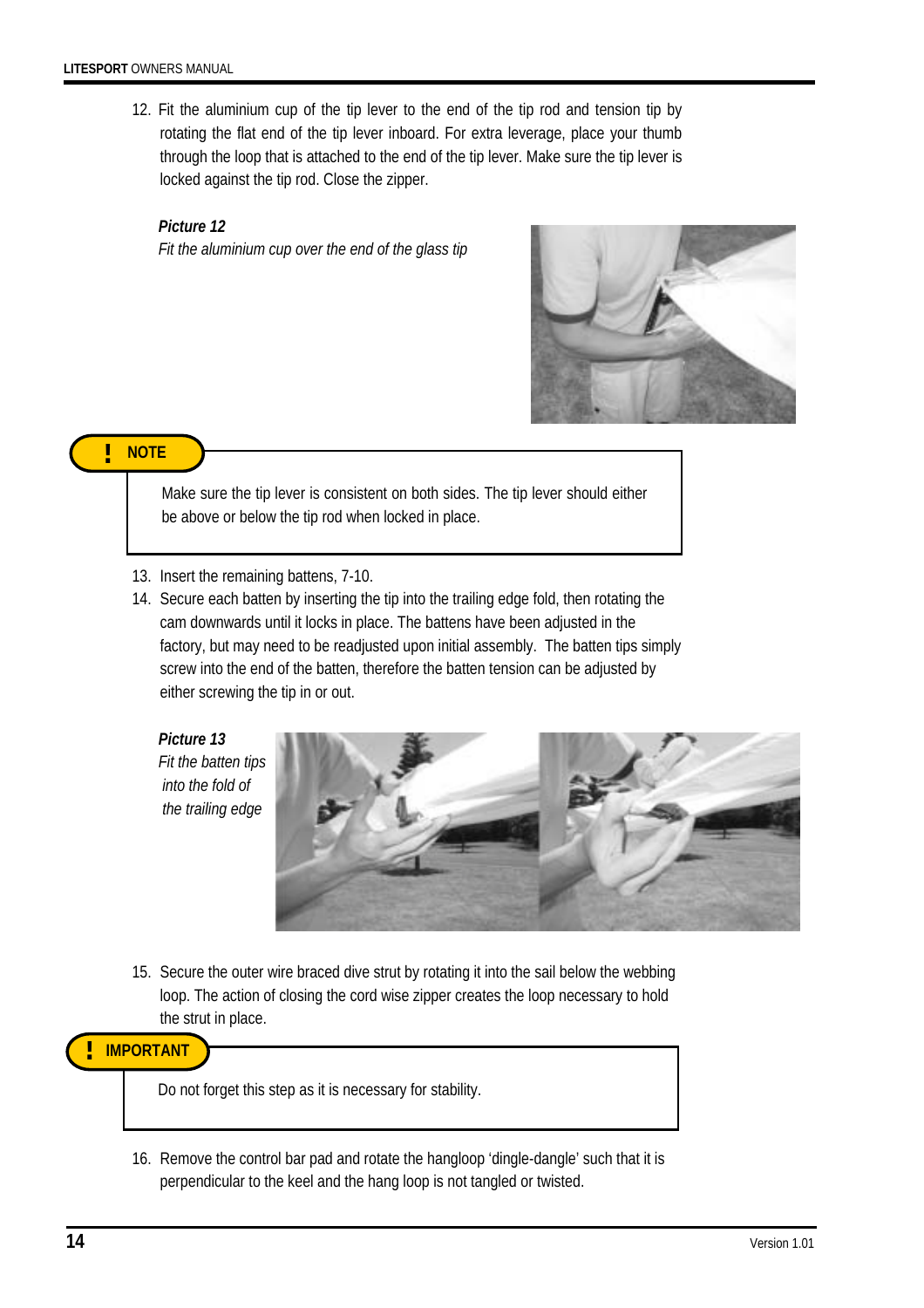- 17. Insert the under surface battens through the small holes in the under surface. Once fully inserted, pull each batten back slightly to secure it within the pocket.
- 18. Fit the nose fairing using the attached Velcro patches.

#### *Picture 14*

*Insert the mylar tab on the nose fairing under the leading edge.* 

#### *Picture 15*

*Pull the top rear of the nose fairing towards the rear of the sail. Securing it in place by the Velcro.* 





#### *Picture 16*

*Attach the lower tabs of the nose fairing to the Velcro on the undersurface.* 

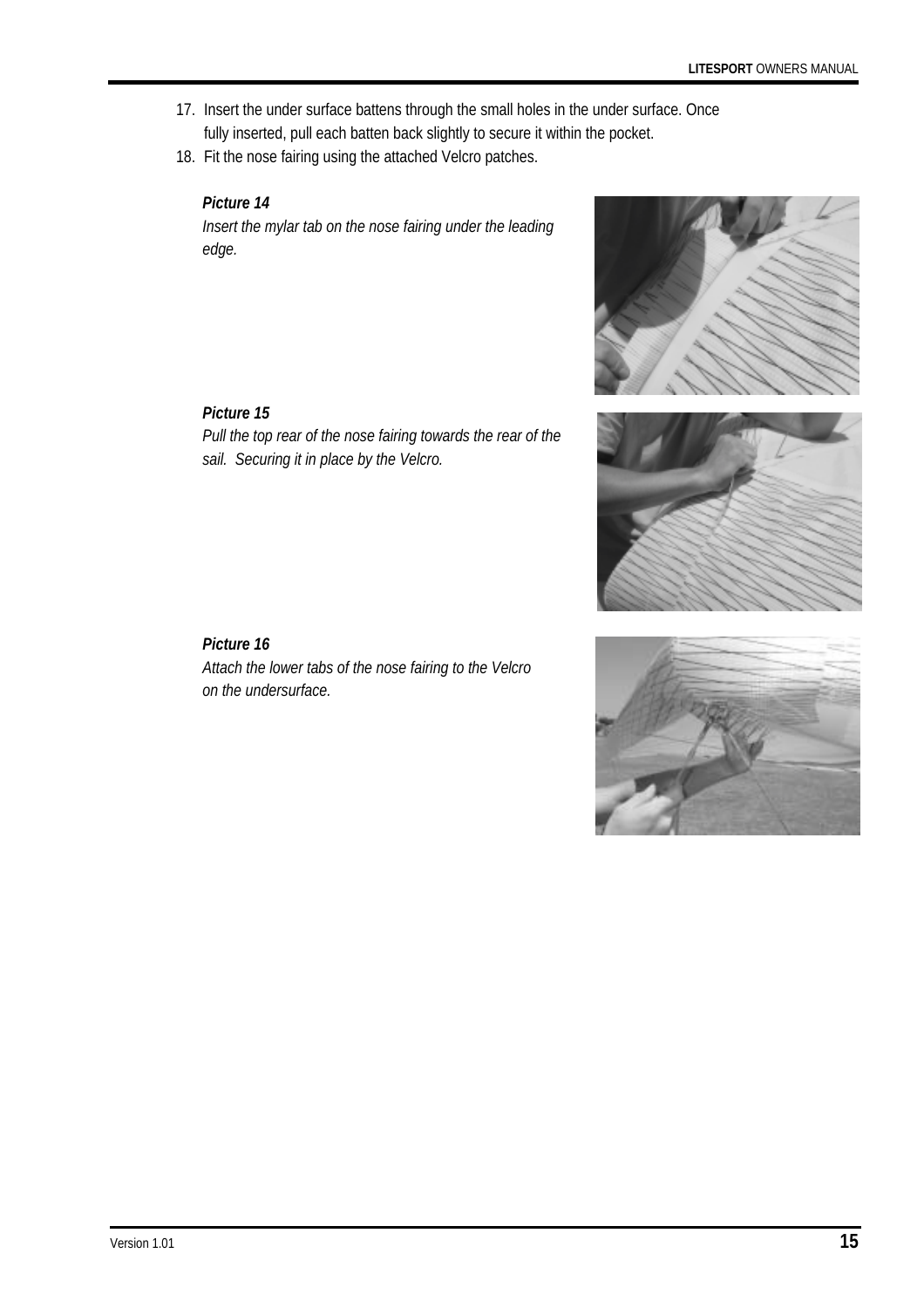# **PRE-FLIGHT CHECK**

As with most high performance hang gliders, much of the hardware and structure is enclosed within the sail to improve the aerodynamics of the wing. This means that it is necessary to inspect the important structural components by looking inside the sail. It is important to develop a consistent pre-flight routine that incorporates all the necessary checks. If a distraction interrupts the routine, the pre-flight should be re-started to ensure that nothing has been missed.

- 1. As you should have already attached your harness to the glider, check that it is set up correctly. Ensure that your parachute is mounted correctly and that the bridle runs cleanly to the carabineer. If your harness height from the base bar needs adjustment, it is best to acquire the correct length hang loop from your Moyes agent.
- 2. Move up to the suspension system and verify that the 'dingle-dangle' is rotated perpendicular to the keel and is free from the nose batten pocket. Check the hang loop and backup.
- 3. Open the under surface zipper and inspect the cross bar limiting wire. Pull the VG on and off to confirm that the system is operating smoothly.
- 4. Inspect the interior of each wing, looking at the back of the leading edges, the cross bar, and the cross bar junctions.

### **! IMPORTANT**

Check that all internal Velcro's are attached and are of equal length. If one side is disconnected or too loose, it may cause a significant turn.

- 5. Check the apex of the control frame, ensuring all nuts are secure and thread is showing beyond the nut. Check that the upper upright end pins are secure.
- 6. Sight along the keel and move to the nose section where all nuts and bolts should be checked. Test the nose catch and ensure that the keel batten is located correctly. Re-attach the nose fairing.
- 7. Sight along each leading edge to confirm a similar degree of leading edge deflection (curve). Uneven curves will indicate a bent or damaged tube. While sighting along the leading edges, check each wing for dive stick symmetry, i.e. equal twist for the left and right wing.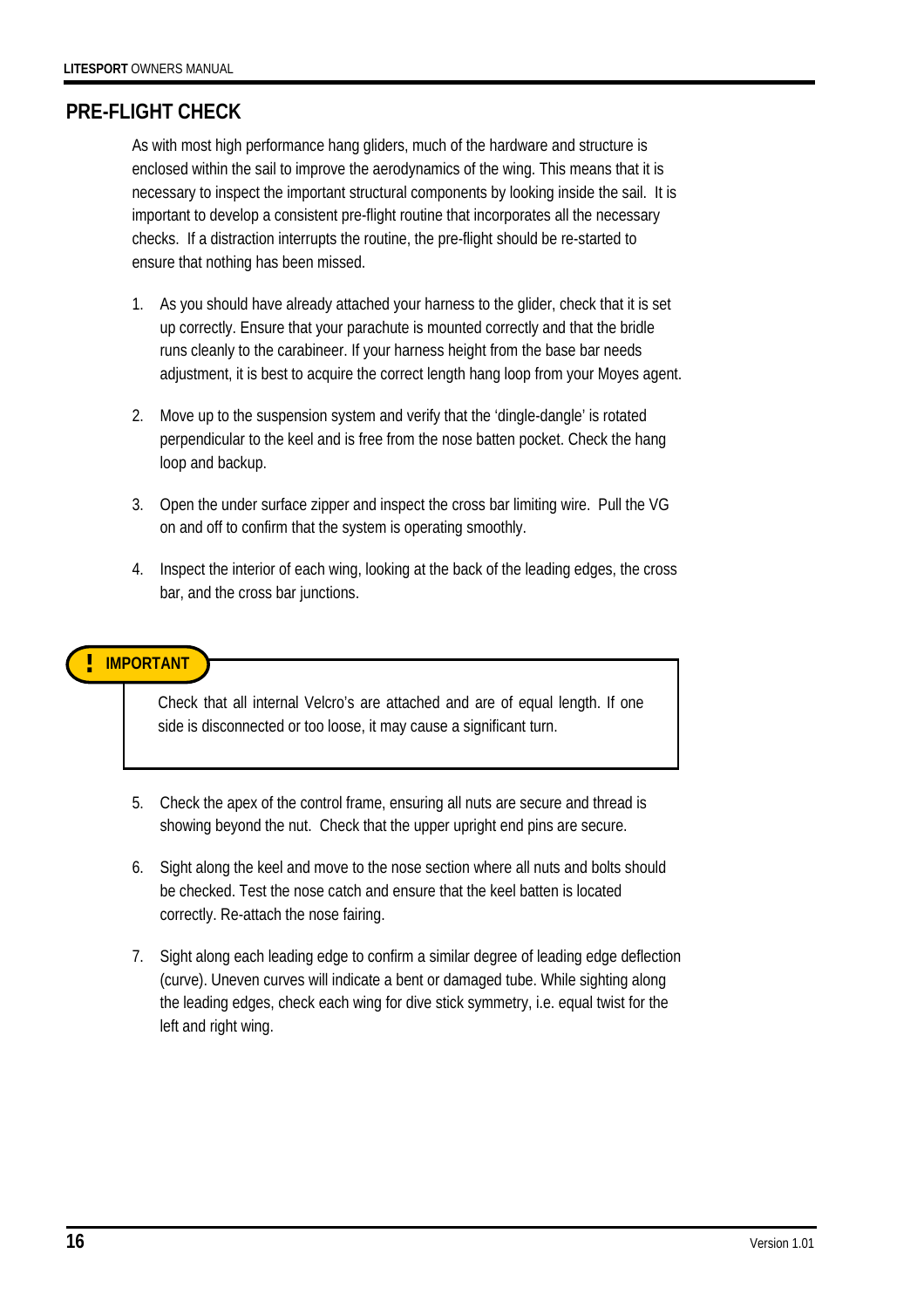#### **! NOTE**

It is easiest to inspect for tube damage when wings are slightly opened with no battens in the sail. The entire length of the leading edge tubes can be easily seen at this stage of the set up procedure through the under surface zippers and centre zip. It is recommended to check for dents or bends at this stage of set up before each flight.

- 8. Move out along the wing, looking and feeling for any damage. Open the zippers where the side wires enter the sail and check that the bottom wires are not kinked, twisted, or damaged. Check the cross bar/leading edge junction bolts and nuts and verify that the ball joints are not bent. Close the inspection port zippers.
- 9. Open the long cord wise zippers at the sprog locations and check the entire length of each dive strut. Check that the wires are not kinked or twisted and that the ball joints are not bent. Close the zippers.
- 10. Continue out to the wing tip and make sure the tip levers are properly installed and that the zippers are closed.
- 11. Check all the battens as you move along the trailing edge and be sure that the tips are secure inside the trailing edge pocket.
- 12. At the keel, check the top VG rope and the cross bar restraining wire. Check that the rear wires are properly secured by the Bailey Block bolt.
- 13. Moving across to the other wing, repeat the process as you work your way back to the nose of the glider. Carefully check the front bottom wires and nose catch before inspecting the base of the control bar. Check the bottom side wires for broken strands between the thimble and inner Nico, and just outboard of the outer Nico.
- 14. Ensure that the control frame assembly bolt passes through the base bar and the corner knuckle. Check the lower upright end pins.
- 15. Check that the rigging, nuts, and bolts are in good condition and that the VG rope is threaded through the jam cleat.
- 16. Before launching, perform a hang check, ensuring that your legs are through the leg loops, the harness zippers are working, and that all buckles and clips, etc., are closed and working.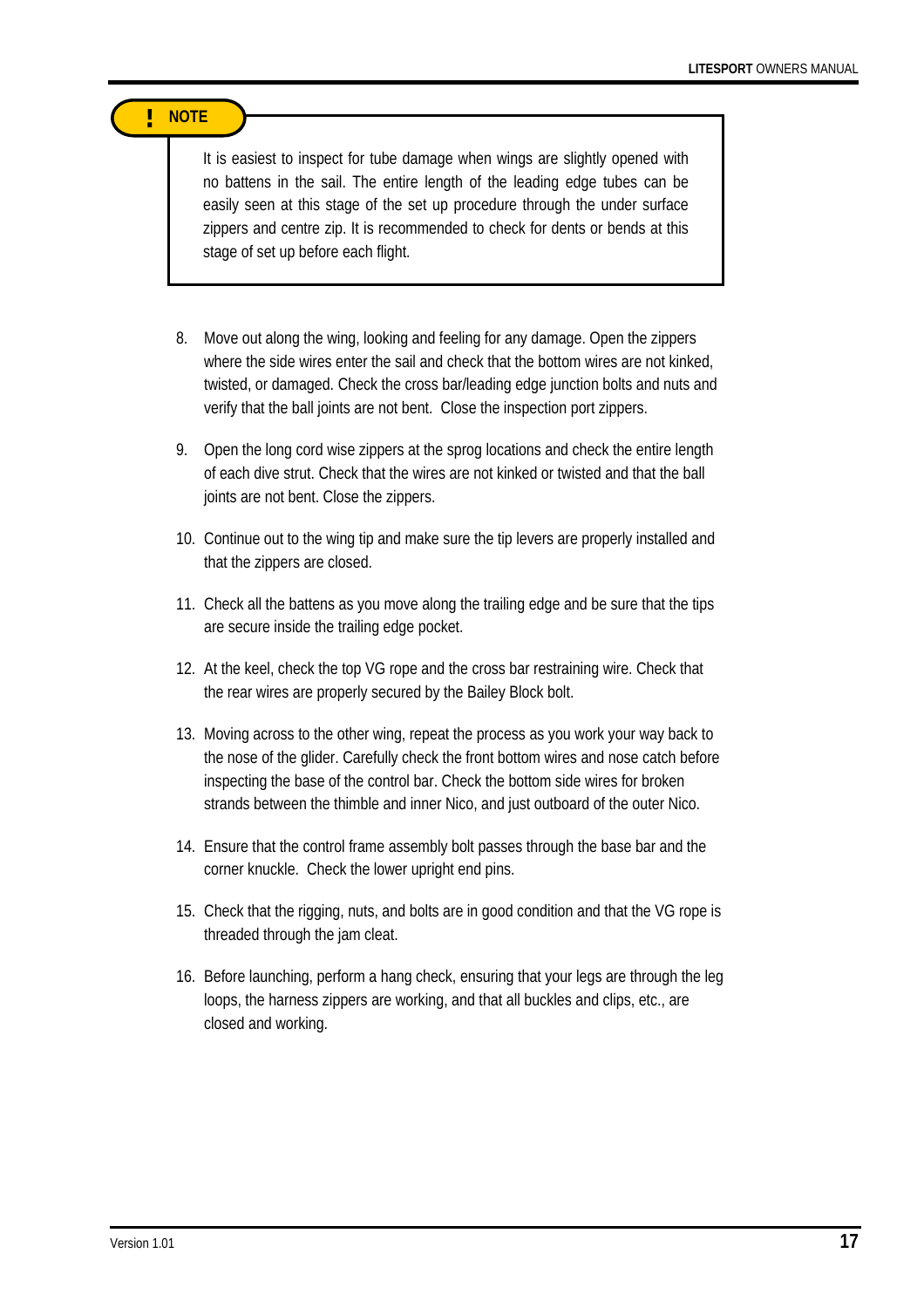### **DE-RIGGING THE LITESPORT**

Disassembly of the Litesport is almost a reversal of the set-up procedure. However, to avoid unnecessary damage a few important points must be remembered.

1. If desired, the Litesport can be disassembled on its keel.

#### *Picture 17*

*Removing the keel assists with assembly and disassembly of the glider.* 



### **! WARNING**

The glider may fall to one side if pushed or blown by the wind. This may result in wing tip damage. It is recommended that you only use it on flat level ground and in nil wind. Use with care!

- 2. Remove the dive sticks from their pockets, and fold towards the outer wing.
- 3. Remove the nose cone, unload the nose batten, and remove all top battens and all the under surface battens.
- 4. Rotate the dingle-dangle so that it is parallel to the keel and attach the protective padding.

# *Picture 18*

*Fit the Dingle Dangle Protector.* 



- 5. De-tension and remove the fibreglass tip.
- 6. Fold the sail tips. There are a number of ways to fold the sail tips. Two such ways are shown below.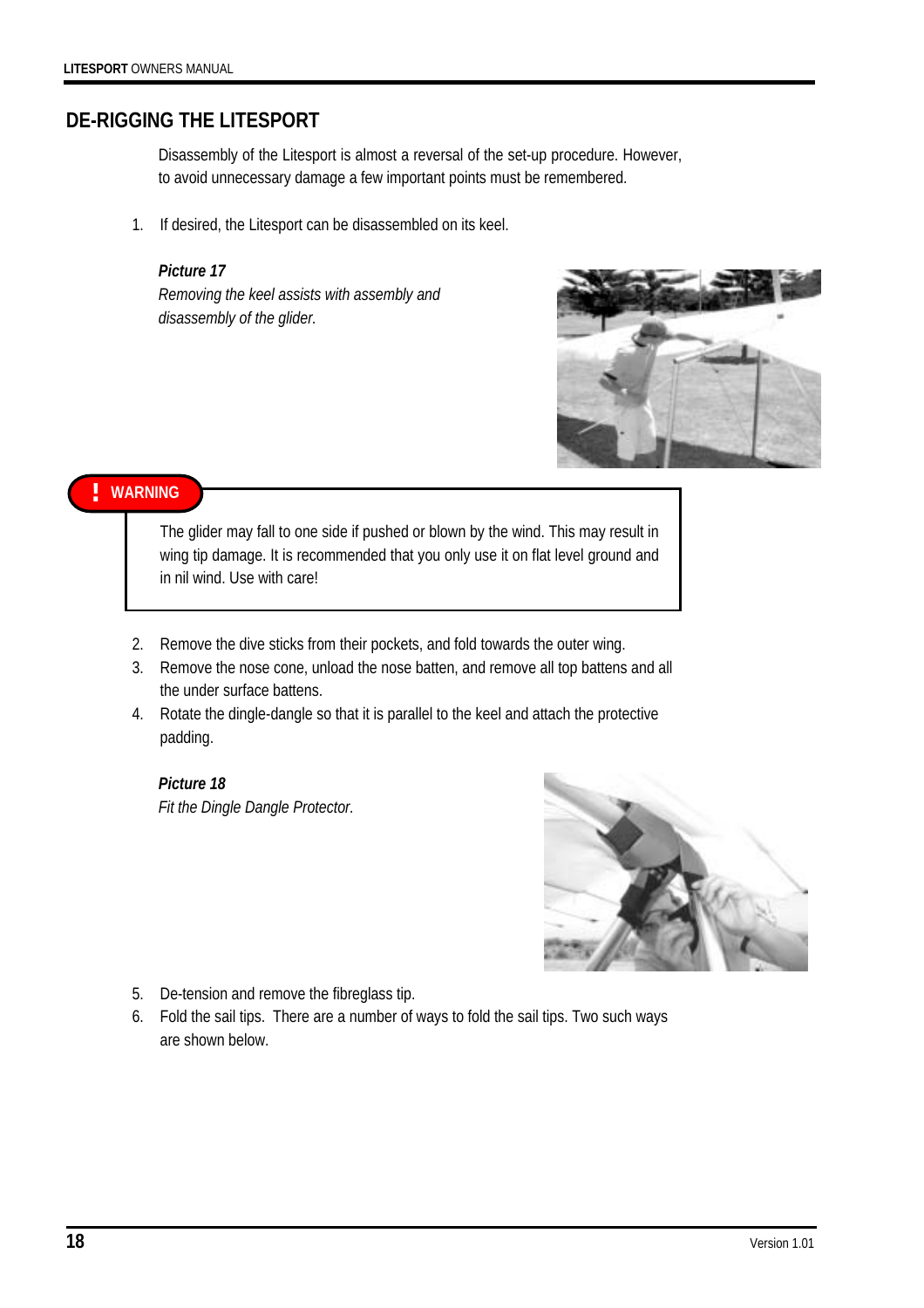# **Folding the Sail Tips - METHOD 1**

- Fold the leading edge back onto itself.
- Roll the sail up from the trailing edge towards the leading edge.
- Fit the sail and the outer dive strut into the boot.

# **Folding the Sail Tips - METHOD 2**

- Begin to roll the sail tip around the leading edge.
- Continue to roll the sail until tightly rolled around leading edge.
- Fit the sail and the outer dive strut into the boot.
- 7. Replace the keel if the glider has been disassembled with the keel removed.
- 8. De-tension the cross bar.
- 9. When folding the wings, go to the rear of the keel and grab the trailing edge on either side. Lift in and up so that the centre section can slide along the keel without binding. Ensure that the leading edges and keel remain in the same plane and that no sail material becomes caught between the wing and keel.









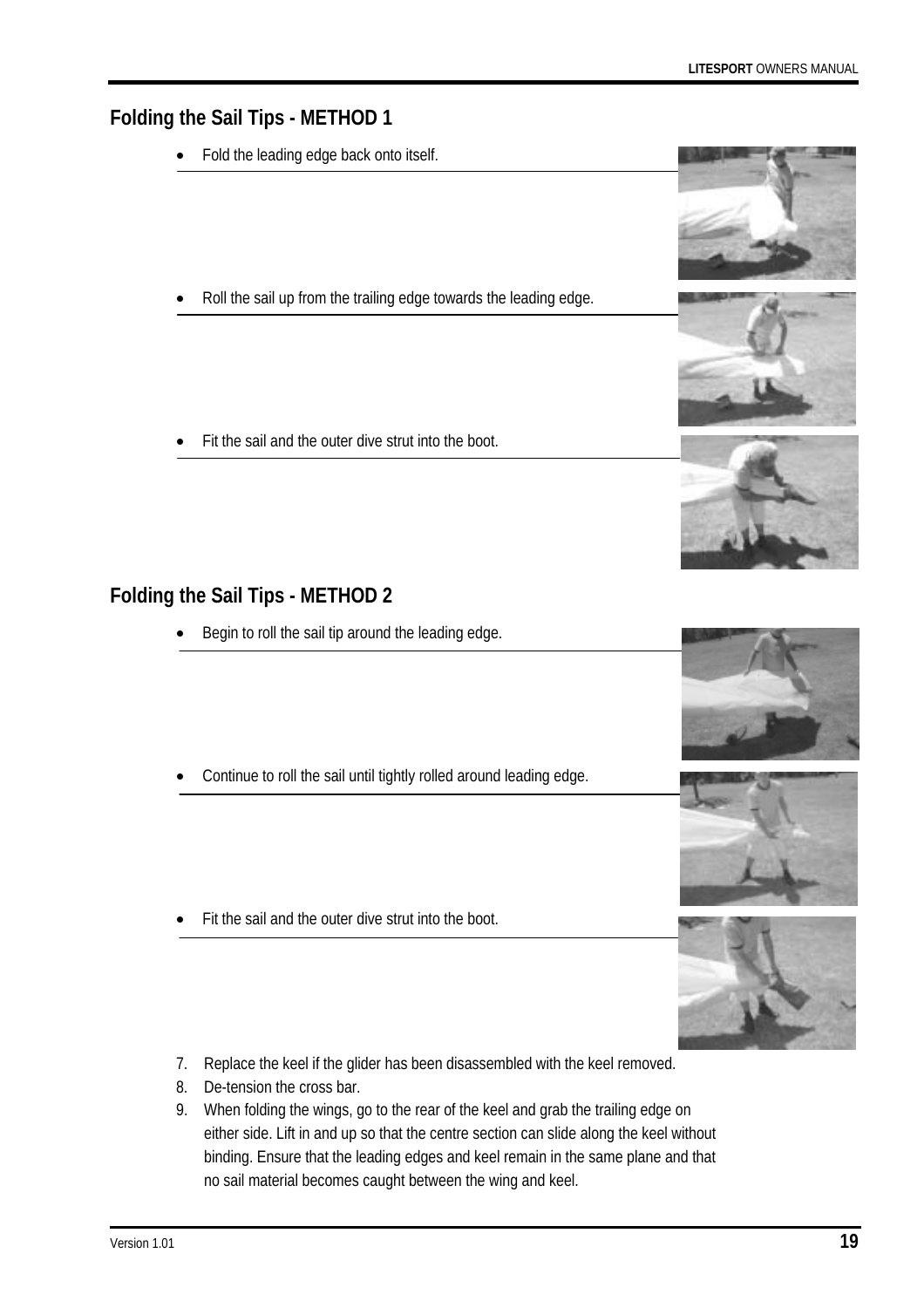10. Pull down on the top side wires. This will lower the compensator at the top of the king post, allowing the king post to be lowered onto the sail.



Make sure that the Dingle-dangle is rotated in-line with the keel for pack-up to prevent serious damage to the sail and spars.

11. Fit the rear keel pad over the Bailey block assembly.

#### *Picture 19 Fit the Bailey Block protector*



12. Fold and roll the sail parallel to the transversal battens.

*Picture 20 Roll the sail* 



13. Attach the sail ties loosely around glider, going from the wing tip to nose. Then tighten the ties, moving from nose to wing tip. Adjust the sail such that the leading edge Mylar inserts overlap smoothly with no kinks, as shown.

*Picture 21 Neatly pack the glider and hold with ties* 

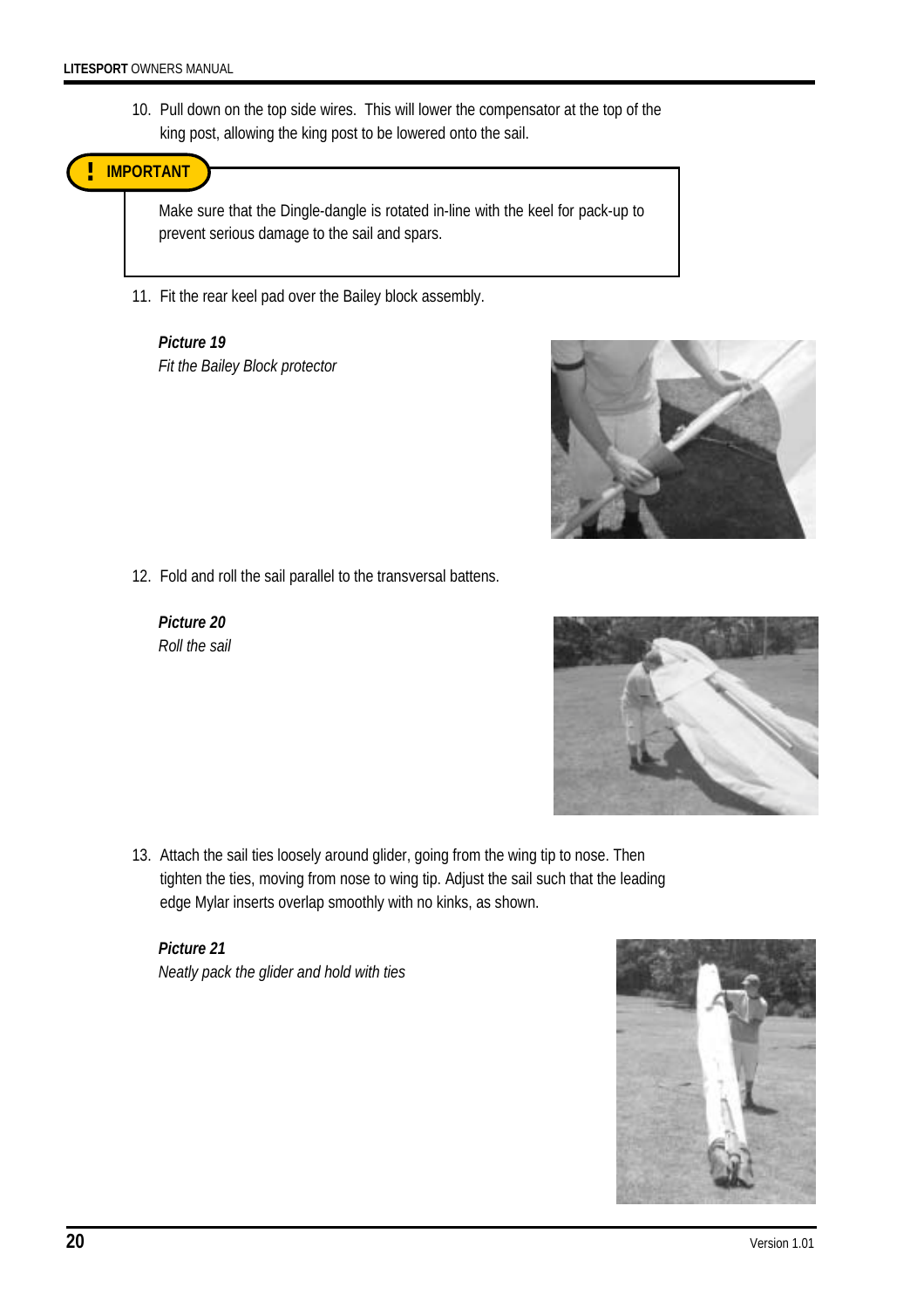14. Put the glider bag over the glider, and then lay the glider over on its back.

*Picture 22 Fit the bag over the glider* 



15. Disassemble the control frame. Fold the base tube out and lay the entire control frame assembly back onto the keel. Open the ties and re-secure them over the control frame, enclosing the frame with the leading edge pockets. Fit the padding provided to the bottom of the control frame. Tuck all wires and bars neatly inside the sail. Pull the hang loop from in front of the uprights so as not to jam the hang loop between the keel and sail.

*Picture 23 Fit the upright end protector* 



**16.** Place the battens between the leading edges, with the cambered end at the end of the glider. Firm up all ties and smoothen the rolled sail before closing the glider bag zipper.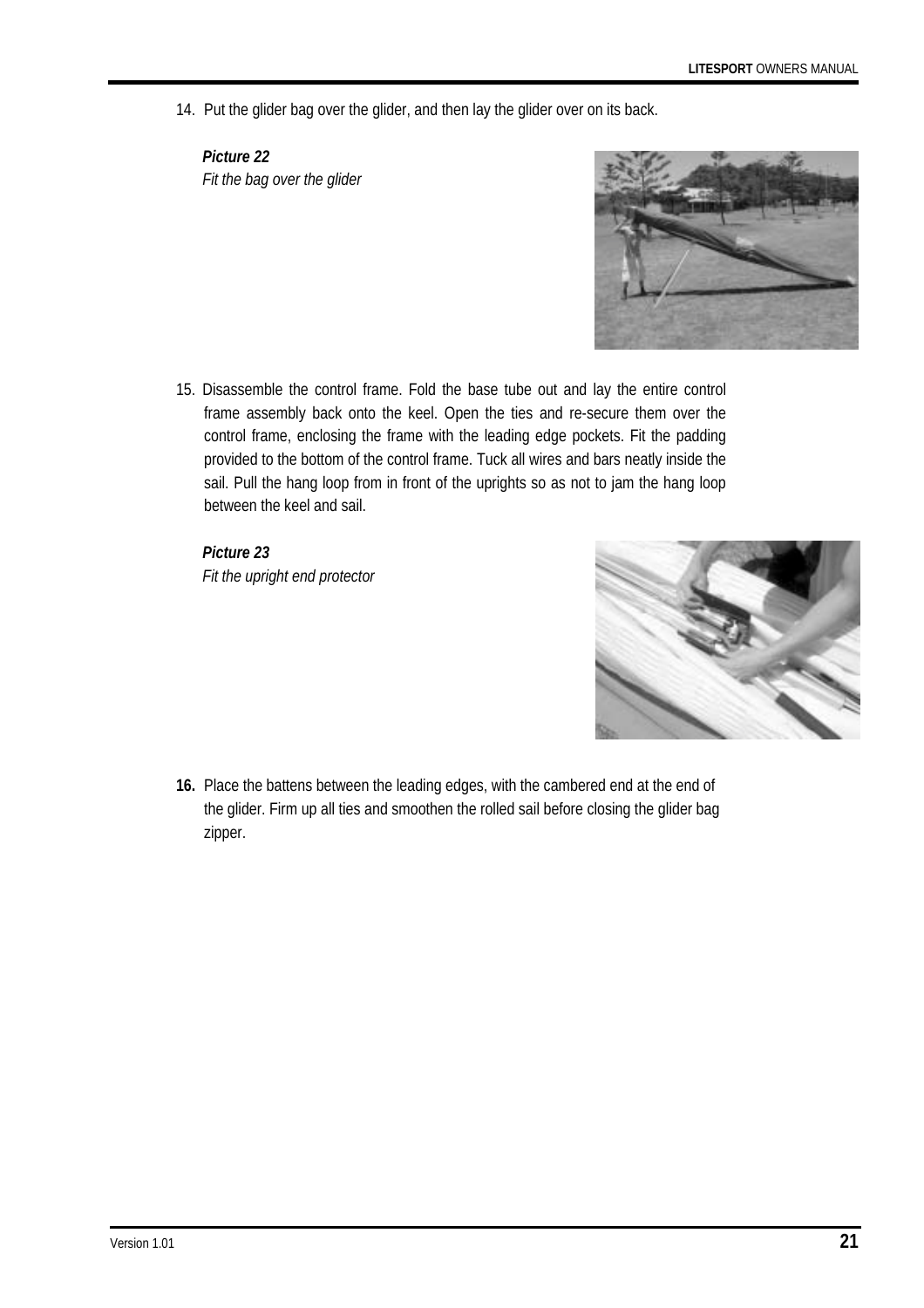# **FLYING THE MOYES LITESPORT**

### **Take-Off**

The Moyes Litesport has a neutral static balance and therefore is very easy to launch in calm or windy conditions, and on steep or shallow slopes. The nose should be held slightly above parallel with the slope, with the wings level. Your run should be a smooth acceleration with appropriate pitch control. Once a safe air speed is reached, a slight easing out of the bar will give a smooth lift off. In winds in excess of 10-15 mph (16-24 kph), some wire assistance may be required.

#### **Using the VG for Take-Off**

In some situations it is recommended to launch the glider with up to 1/3 VG. It is not advisable to use more than 1/3 VG, as the glider will become difficult to control if turbulence is encountered during or just after take off.

In windy conditions, some VG can help the glider penetrate forward and away from the hill. With 1/3 VG the glider has a more solid feel and pilot induced oscillations are less likely. On the other hand, many experienced pilots prefer the loose VG setting during windy or turbulent take offs, to allow for maximum control authority. For your first windy take off on the Litesport, the 1/4 VG setting is recommended.

For light or nil wind take offs, some VG can help the glider lift sooner, making launching easier. This is especially helpful for take offs on shallow slopes, as the glider's increased performance will allow for a shorter take off run. It is important to note, however, that with more VG the glider becomes more prone to tip stalling. Therefore, if VG is used during take off, special care must be taken to keep the wings level and to achieve a safe launching airspeed.

For cross wind take offs, a hang glider becomes much more vulnerable to tip stalling, so it is best to launch with the VG loose in these situations.

## **Litesport Variable Geometry**

The Moyes Litesport features a large VG range with a sail and frame construction that makes the system powerful and effective. The initial pull of the VG has the most significant effect on the sail tension. When the VG is half on, most of the washout has already been removed and with 1/2 to 3/4 VG the sail is already beginning to rest on the dive struts. The remaining 1/2 to 1/4 of the VG travel begins to take the washout out of the root and mid span. The additional sail tension has the effect of flattening the battens slightly, thus producing a better high speed airfoil. The Litesport features an enclosed VG system similar to recent Moyes gliders. The system of roller and pin bearings used allows the pilot to fine tune the wing with minimum effort.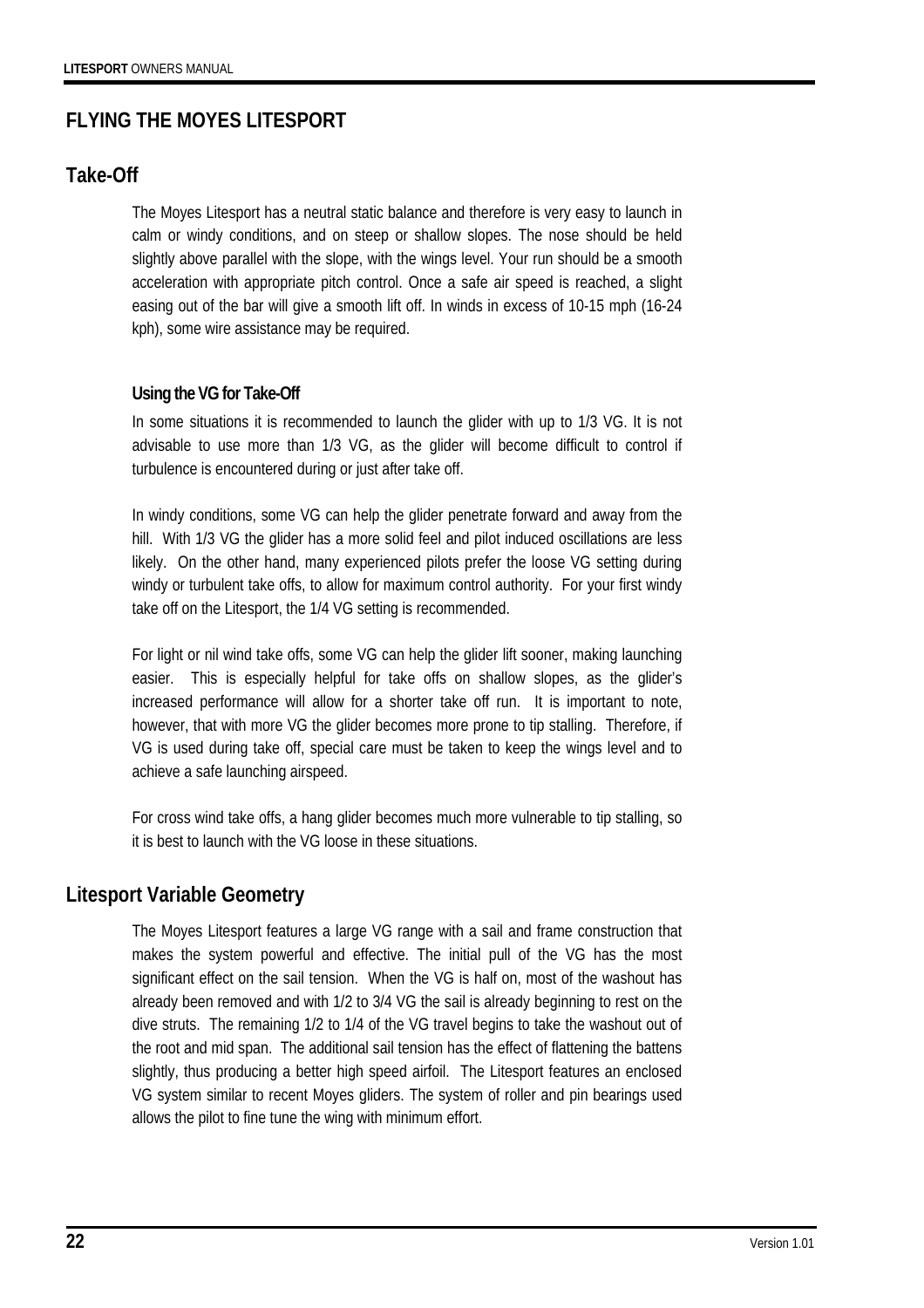# **Thermalling the Litesport**

#### **Bank Angle and Airspeeds**

The Litesport is designed to thermal comfortably at a bank angle of 30 degrees and with an airspeed 4mph (6kph) above stall speed. Reducing the airspeed further can improve the climb rate, but some high siding is required to maintain a shallow bank angle. The sink rate of the glider improves only very slightly if the airspeed is reduced to the limit and at such a low airspeed there is some loss of control authority. Therefore it is only recommended to thermal the glider on the stall limit in weak smooth thermals. In strong or turbulent conditions it is strongly recommended to fly with excess airspeed to maintain control and to avoid stalling in thermal gusts.

One of the high points of the Litesport is its coordination at high bank angles. The glider can be banked to 50 or 60 degrees while maintaining a low sink rate with minimum pilot effort. As the bank angle is increased, little or no high siding is required, and at higher air speeds it may be necessary to roll in to maintain the bank angle. In order to coordinate a high bank angle, the control bar position needs to be pushed out slightly more than when thermalling at lower bank angles. It is recommended to pay special attention to the air speed indicator during the initial thermal flights on your Litesport.

### **Thermalling with VG**

It is possible to thermal the Litesport with up to 1/3 VG and experience a noticeable gain in climb rate. However, when the VG is pulled 1/3 tight the Litesport requires more high siding, especially at low bank angles. The roll response also decreases with increasing VG settings. Thermalling with VG is a trade off between handling and climb rate performance. Many top competition pilots choose to thermal the Litesport with VG off to save energy and provide faster roll rates. The glider will climb better with some VG but also becomes less comfortable and increasingly difficult to fly. In turbulent conditions it is recommended to fly with VG loose to maximise stability and control. Often this increase in control is more beneficial to climb rates as a pilot can easily centre and stay in the thermal core.

There are situations when the Litesport is best thermalled with a small amount of VG, therefore we recommend that the pilot experiments with this to find what best suits him/her self.

# **Gliding the Litesport**

The greatest advantage of the Litesport is its glide performance, particularly at high speeds. A best glide ratio of 14:1 can be achieved in still air at low speed, 25mph (40 km/h) with a pilot in the middle of the weight range. However if a headwind is encountered, or high thermal strengths are expected, the pilot needs to fly at higher air speeds to maximise the flight performance.

### **VG Position for Gliding**

With the VG full on, the Litesport sail has as much tension as the Litespeed. The Litesport is intended to be tuneable for all situations, and with VG full tight the glider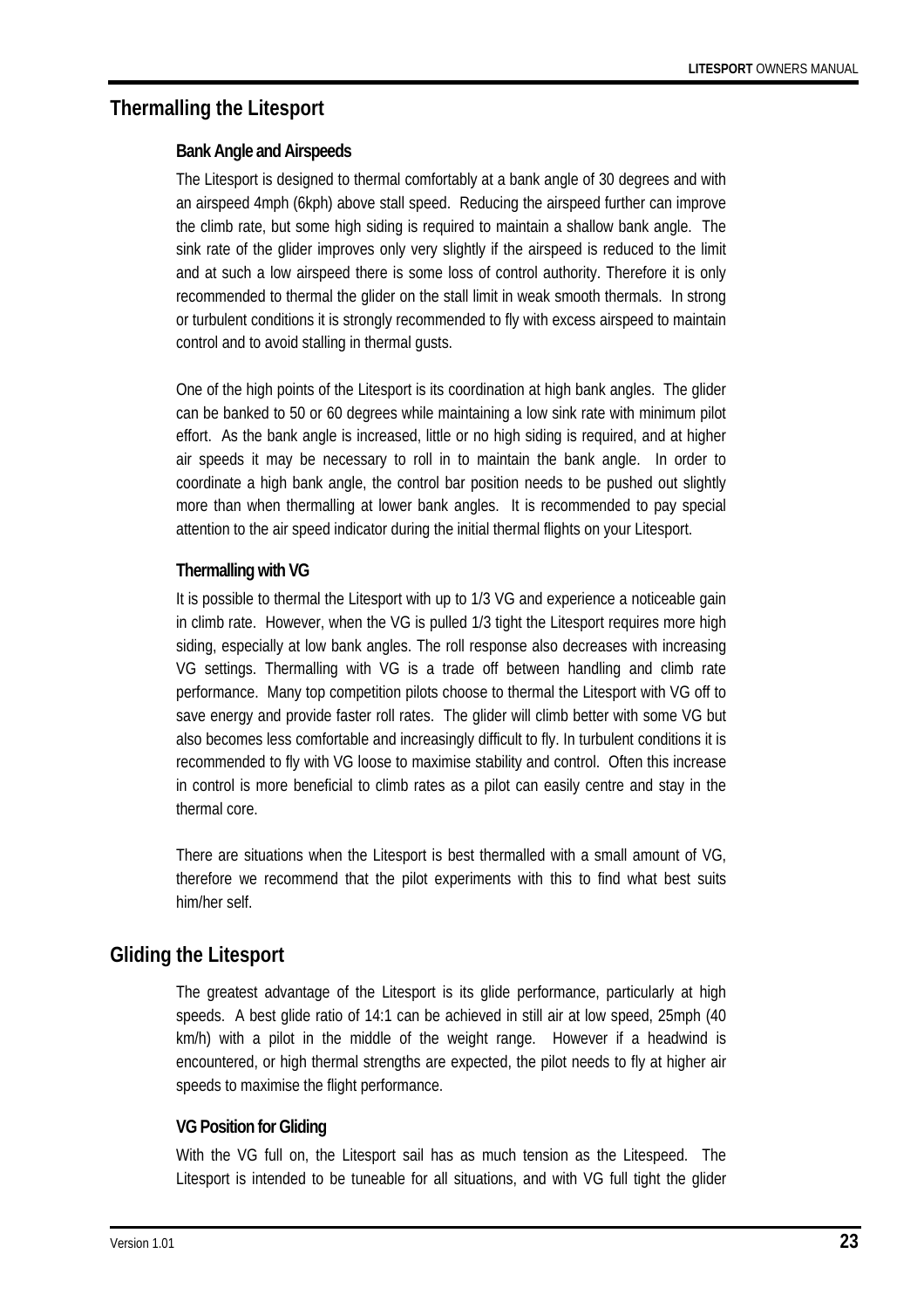becomes quite difficult to control. The full tight VG setting is only intended for high speed glides, and especially high speed diving into goal. At the lower end of the speed range there is little glide advantage to be had by flying with the full tight setting. Maximum glide will not change much from 3/4 VG to full tight. When floating along a ridge, or gliding slowly down wind, the pilot will find no advantage by flying full tight. The only consequence will be a loss of handling. However, if penetrating a strong wind, full VG will give the pilot a noticeable glide advantage and handling will be manageable due to the higher airspeed.

# **Safety in Turbulence**

A hang glider is a tailless aircraft and thus pitch stability tends to be less when compared to conventional aircraft. One of the design goals of the Litesport was to maximise the pitch stability. This was achieved with a strong rigid dive strut system and the G-string compensated luff line. Moyes are extremely satisfied with the strength and stability of the Litesport. However, the risk of a tuck or tumble still remains, if extreme turbulence is encountered. It is important that the pilot understands how to minimise this risk.

### **Airspeed**

Many experts believe that the most common cause of tumbling is a loss of airspeed due to turbulence. When the glider loses airspeed it becomes increasingly vulnerable to a tumble. The glider may hit a surge of lift, which raises the nose, and even if the pilot holds the control bar in position, the glider will climb and quickly lose airspeed. It is at this point that the glider is vulnerable to tumbling. It is therefore paramount that the pilot maintains sufficient airspeed in turbulence. If the glider hits a surge of lift, which raises the nose, the pilot should quickly react to bring the glider back into a normal flying attitude and restore the lost airspeed.

### **Body Position**

The most vital thing for a pilot to do in heavy turbulence is to maintain a strong grip on the control bar. The pilot remains safest when the control bar is held tight and close to the body at, or just below the pilot's chest. If extreme turbulence is encountered, the pilot should apply a force pulling his/her body toward the base bar. This means that if a sudden weightless or negative G situation occurs, the pilot can stay pinned to the base bar, achieving a forward centre of gravity which greatly aids in producing a quick recovery.

### **VG in Turbulence**

Most high performance hang gliders produce a stronger positive pitch moment through negative angles with a loose VG setting, as opposed to a tight setting. The least amount of positive pitch moment generally occurs with the VG 3/4 tight. The Litesport's compensator system allows this glider to produce a particularly strong pitching moment in the loose VG setting. If a significant amount of turbulence is encountered, it is best to release the VG or use 1/4 VG. While in the turbulence, make sure you keep a very firm grip on the control bar, and do not sacrifice this strong grip to release the VG. It is best to wait for a safe moment and then to release.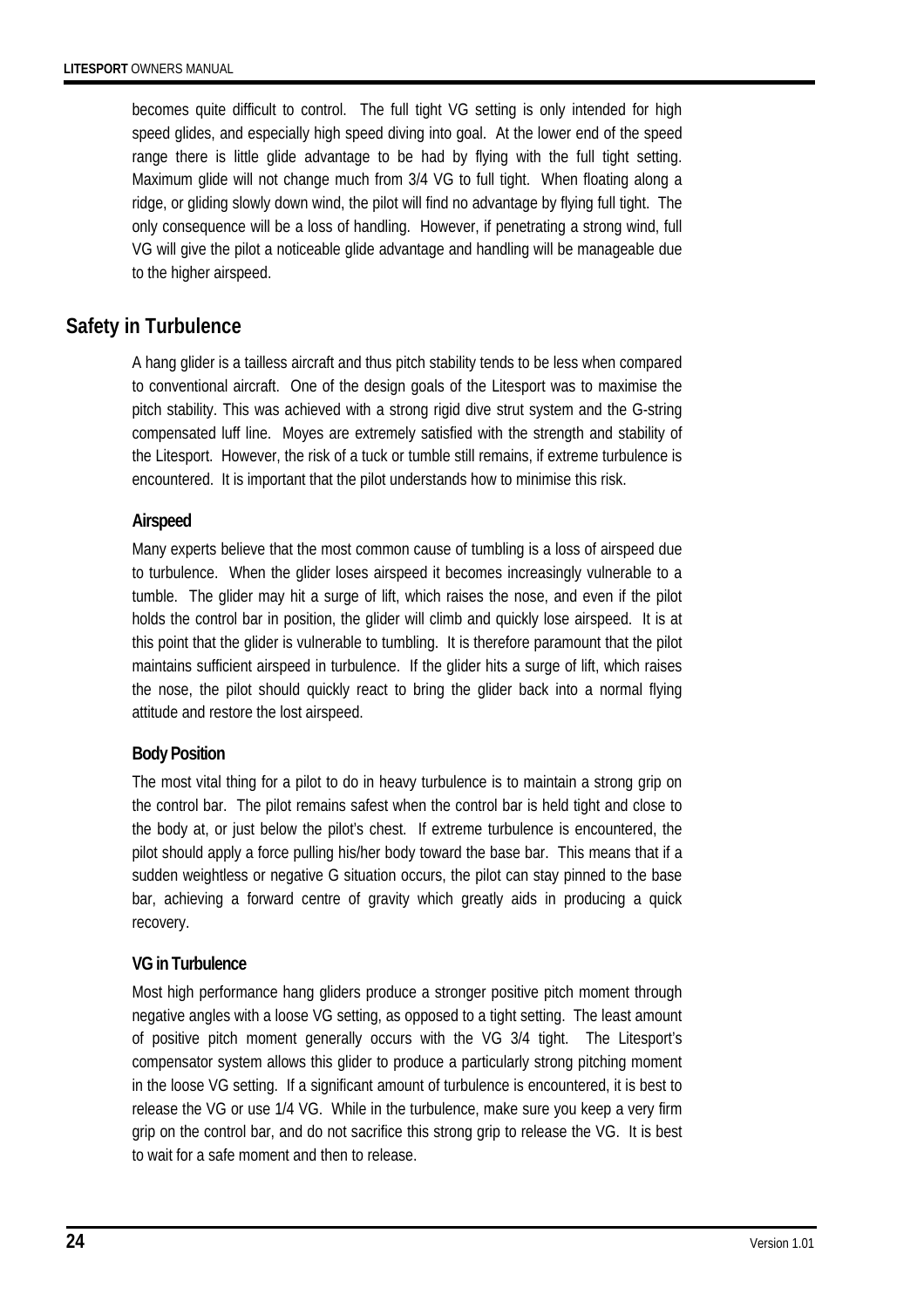When leaving a strong thermal one can expect significant turbulence at the edge of the thermal. Many pilots like to pull 3/4 VG to allow more control over the glider in this turbulence, however it must be remembered that this is the VG setting, which produces the lowest positive pitch moment at negative angles. Many situations occur during regular flying when a pilot will enter pre-recognised turbulence, such as entering a strong thermal or entering the lee side of a mountain. The pilot can greatly increase his safety by entering this foreseen turbulence with an appropriate VG setting.

# **Flying the Litesport in Rain**

Flying in rain can cause significant changes to the behaviour of the glider. It is strongly advised that you avoid deliberately flying in rain. As water beads up on the leading edge, the stall characteristics of the wing begin to worsen. If rain is encountered, keep airspeed well above stall, especially near the ground. If the wing stalls, you may need to pull in significantly to lower the angle of attack enough to restore normal airflow. When landing, avoid any turns close to the ground, as a wet glider will lose significantly more height in a turn. Fly a faster final approach than normal, and be ready to flare aggressively as soon as the wing begins to stall.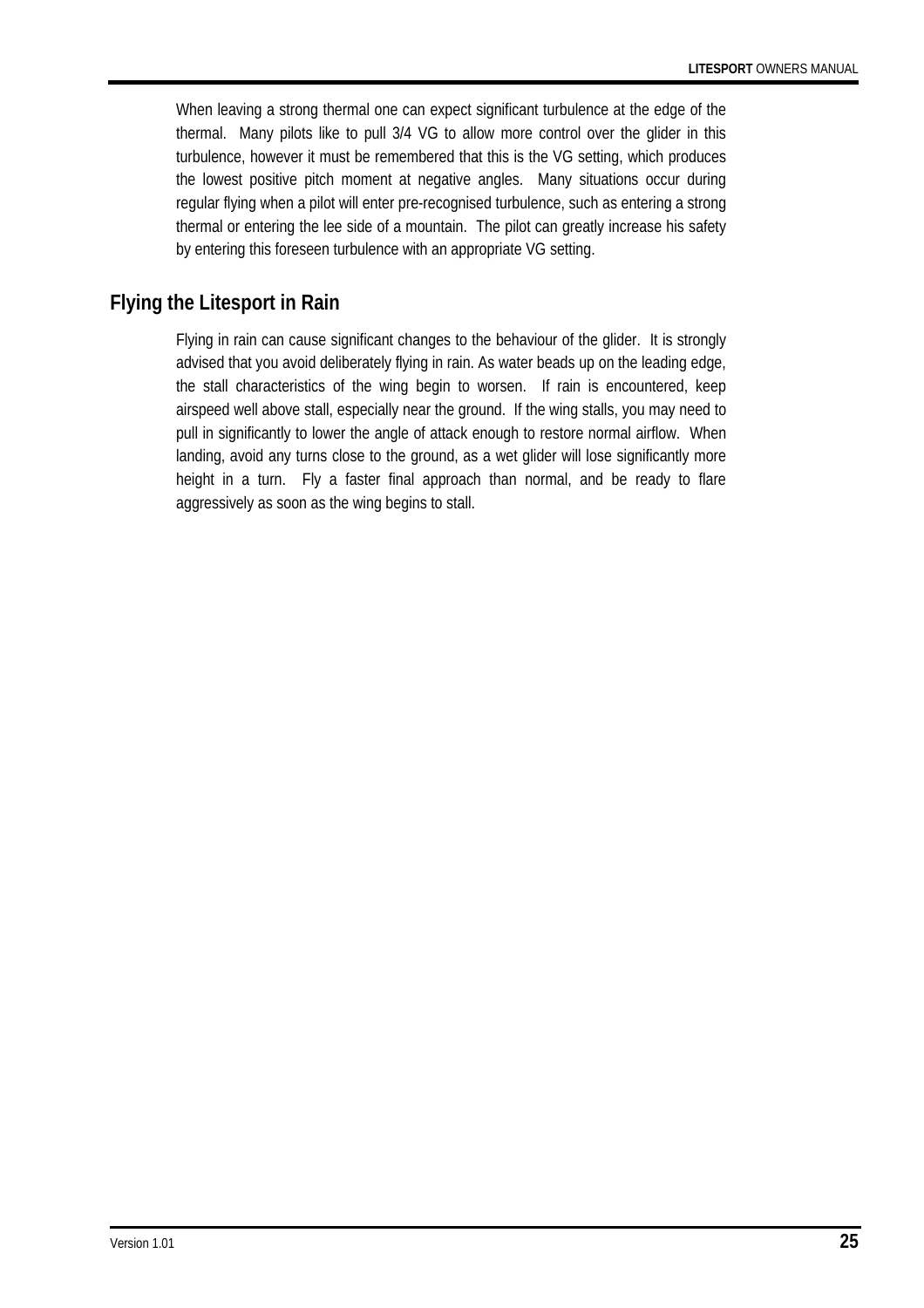# **TUNING HINTS**

It can be noted that the staff at Moyes are more than willing to provide advice or help in the tuning of your glider. Feel free to contact Moyes on:

> **T**: +61 (0)2 9316-6466 **F**: +61 (0)2 9316-8488 **E**: moyes@moyes.com.au

### **Trim Adjustment**

Upon delivery your Litesport should have been test flown by a factory test pilot. Part of this test flight procedure includes trimming the glider. The designated CG location is measured from the front of the keel tube (this is the front of the tube exclusive of the end cap) and is 1390mm for the Litesport 4 and 1430mm for the Litesport 5. Before changing the trim position of your glider it is best to check where your hang point is in relation to the designated trim. Each hole position is equivalent to approximately a 1.5mph (2.4kph) change of trim speed.

**! IMPORTANT** 

Never change the trim position of your glider upon delivery before test flying. All changes in trim position should be carried out in increments of 1 hole at a time.

If you experience excessive pitch pressure while gliding with full VG, it could be that your trim position is too slow (too far rearward). Moving the trim forward one hole will cause a noticeable reduction of pitch pressure.

Most competition pilots prefer to fly with a more rearward CG location. Pilots favour this as they can experience less push out pressure when circling and thus the glider becomes more comfortable to thermal. This lets the pilot fly with lighter pressures, allowing for more sensitivity to the moving air.

## **Fixing turns**

It is possible for a glider to develop a turn with age due to uneven stretch or uneven shrinking of the sail due to flying or UV exposure. It can be noted that Dacron materials are more vulnerable to stretch and shrinkage. If your glider develops a turn that previously did not exist, you should check the following:

- Check the battens against the template and against each other, for accuracy and symmetry
- Remove and thoroughly check both leading edges for bends or damage
- Carefully sight along the keel to check for any bends or damage
- Check that no wires or thimbles are twisted, bent or kinked.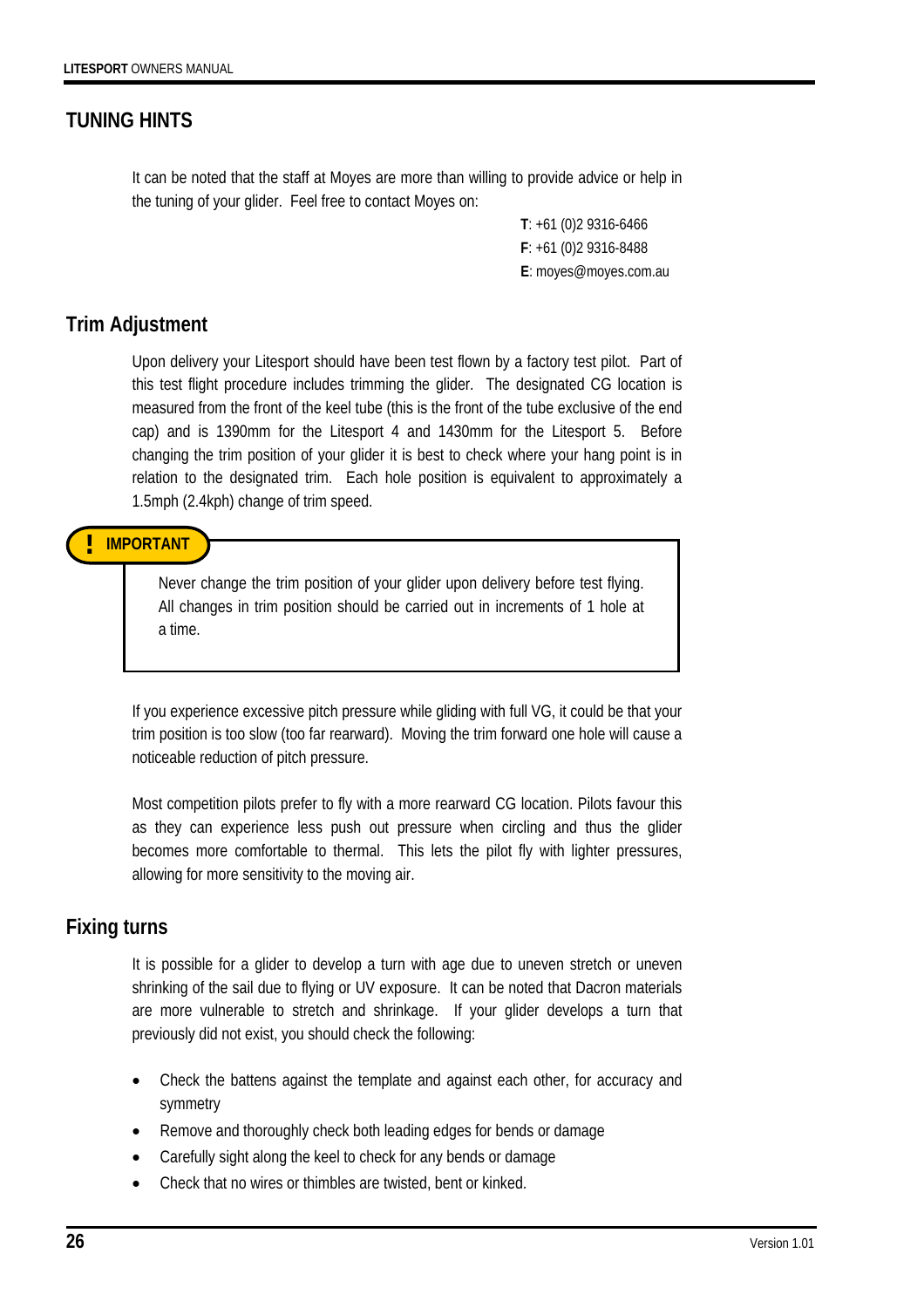• Verify that the hang loop assembly was correctly positioned during flight and was not caught on the nose rib pocket.

#### **VG Off Turn**

If your glider falls into one turn direction more than the other you have a spiral turn. If you check carefully, you will notice that your glider will also have a gentle turn with the VG off in straight flight. With the Litesport, this kind of turn becomes more noticeable with VG 1/3 on.

The first thing to adjust is the white plastic back section end cap. This end cap houses the tube in which the fibreglass tip inserts. If you have a right spiral, you should rotate the right side white plastic down and back, i.e. anticlockwise if you are looking from the wing tip to the nose and the glider is in flying mode. There are pre-drilled holes in the white plastic to secure the screw. The neutral position is marked with a pen mark on the plastic.

#### **VG On Turn**

If your glider has a turn only when VG is 3/4 to full on, the turn is caused entirely by uneven dive strut heights. To fix this kind of turn you should adjust the dive struts.

If you have a gentle left turn, the first step is to raise the right side dive strut 1/4 turn. This is best done when the glider is fully assembled and the dive strut folded toward the leading edge inside the sail to release tension from the cable. Remove the ring and clevis pin securing the dive strut to the threaded cone. The threaded cone has 4 holes and can be rotated in 1/4 turn increments. To adjust the right side up 1/4 turn, you need to unscrew the cone 1/4 turn and re-locate the holes in the cone with those in the dive strut. Replace the clevis pin and ring and re-position the dive strut in the loop on the sail.

If your glider does not fly straight after this adjustment, you need to lower the left side 1/4 turn. This process is the same as raising the strut 1/4 turn, only the cone needs to be screwed in.

For a right turn, raise the left strut 1/4 turn, and if adjustment is still needed lower the right side 1/4 turn.

Continue this process until the glider is flying straight. If the process needs to be repeated more than twice consult your local Moyes dealer or Moyes Delta Gliders for advice.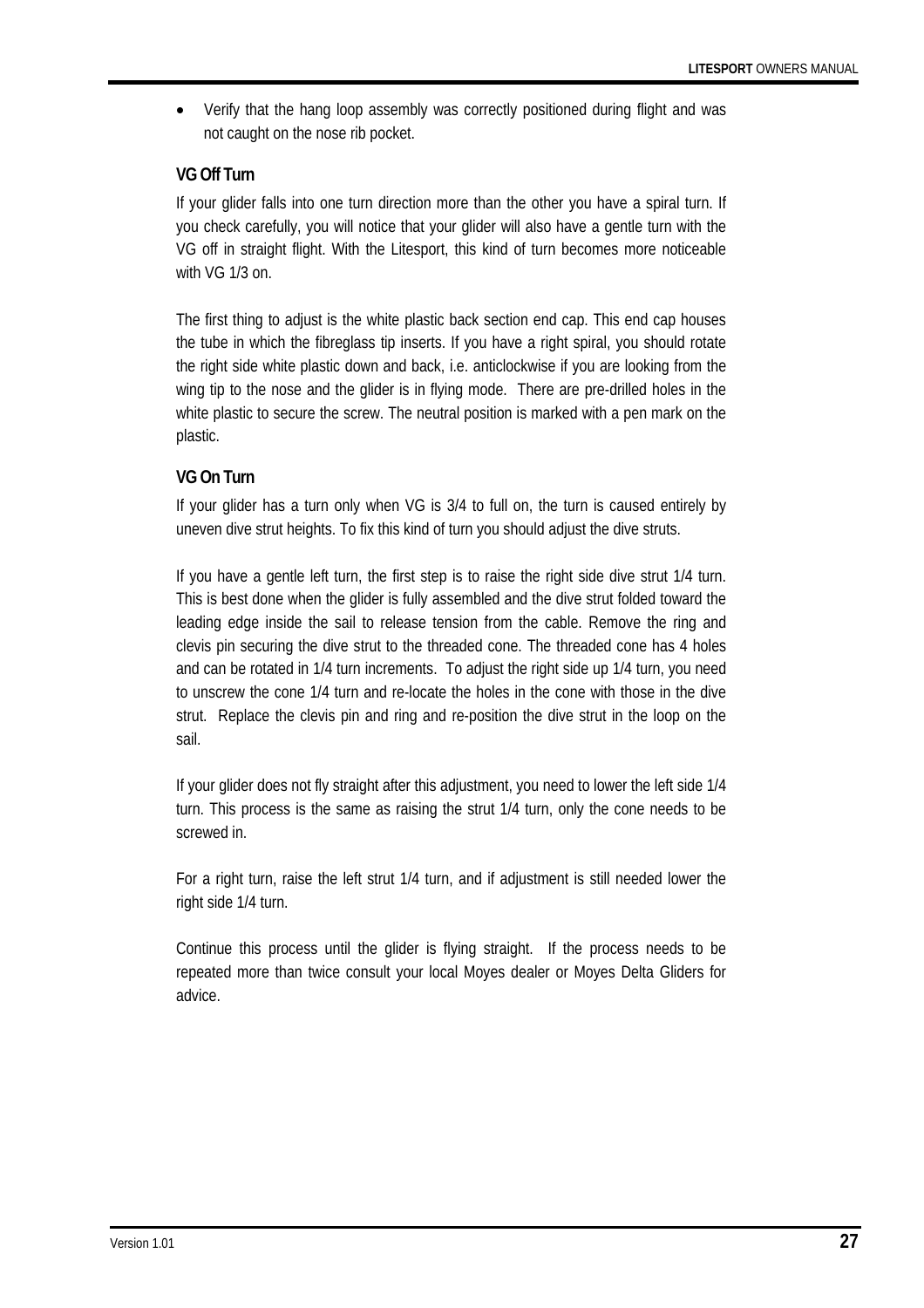#### **Performance Tuning**

This section has been included in the manual to ensure that pilots have accurate information about modifications for performance and handling. The Litesports have a very nice set up straight out of the box, having been flown and adjusted to ensure optimum flight characteristics.

#### **! WARNING**

Some modifications listed below will bring the glider out of its certified configuration and may deem the glider less safe in turbulence.

The Moyes Litesport is a state of the art king posted glider that utilizes design features not seen on other commercially available gliders. There are steps that can be taken to slightly increase high speed glide performance, but unlike earlier topless gliders, this does not simply involve lowering the dive struts. It was no secret that one could compromise the safety of earlier gliders to achieve greater performance. However, this old rule does not apply to the Litesport. The design of the sail and stability system allows for an extremely low degree of twist and yet still maintains excellent safety.

The dive stick adjustment on the Litesport is very sensitive. If lowered even slightly, the glider will become less stable and performance gains are absolutely minimal.

Simply: **DO NOT LOWER THE DIVE STRUTS.** 

### **Eccentric Rings Adjustment**

The Litesport has a series of eccentric rings along the length of the leading edge tubes, which can be rotated to change the flight characteristics of the glider. Two sets of these rings can be used for fine tuning. The eccentric ring at the exit of the fibreglass tip can be rotated backward to lower the angle at which the glass tips exit. Rotating the fibreglass exit ring will reduce the pitch stability of the glider. There is also an eccentric ring located in the mid section, at the first major leading edge step down. If the mid sleeve eccentric ring is rotated backward, the outer leading edge will angle slightly up. Adjustment of these rings has an effect on both spiral stability and bar pressures. With small adjustments, the pitch pressure and thermalling characteristics of the glider can be customised.

#### **! WARNING**

Be sure to fully read this section before making any modifications to the original glider set-up.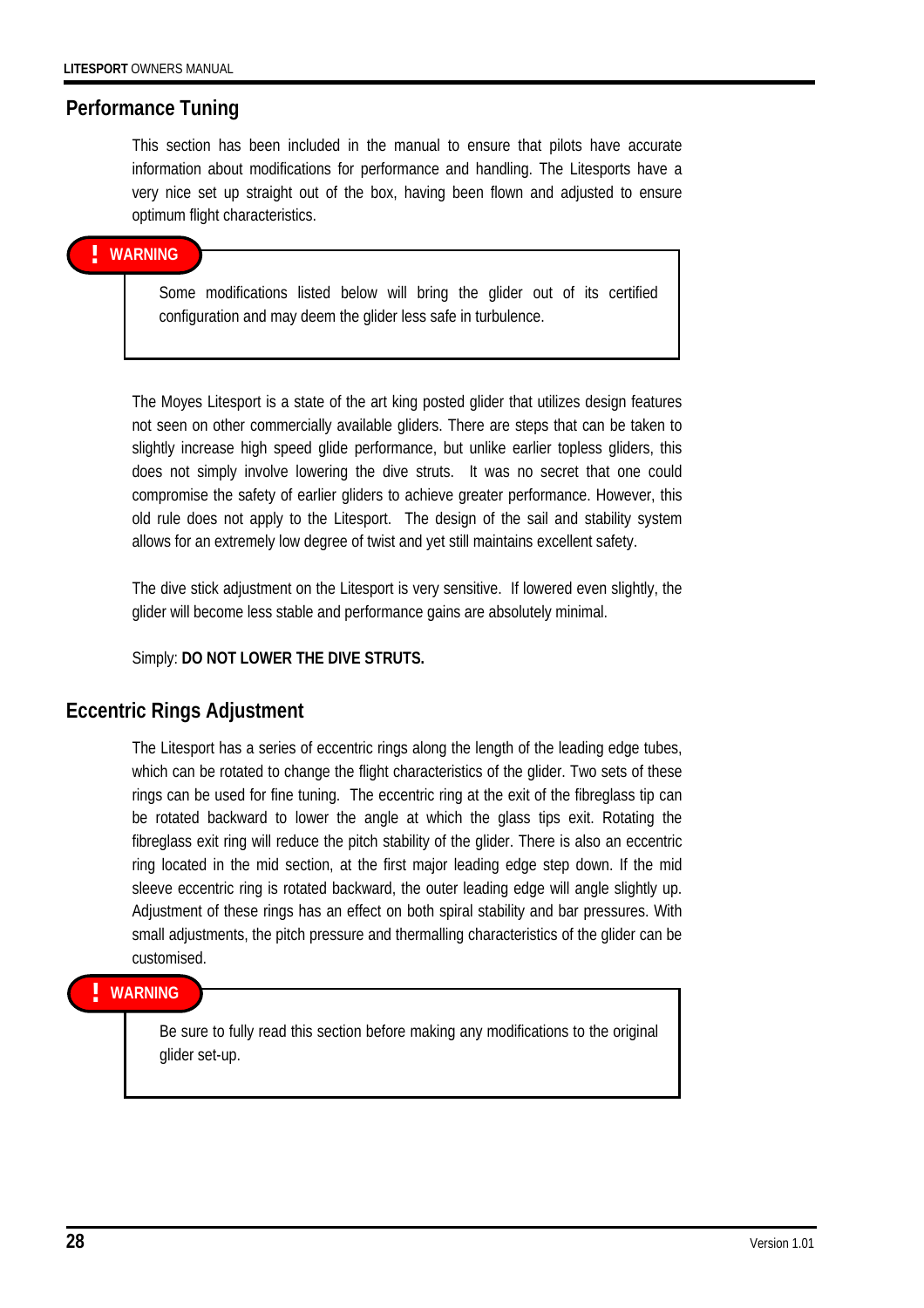# **How to Adjust the Eccentric Rings**

The mid section ring can be adjusted freely with no consequence to safety of the glider. Do not rotate these rings beyond the existing pre-drilled holes, as more rotation is unnecessary and will not provide any advantage.

All references to adjustments are made relative to the centre location. On the mid section rings, the centre location is the point where the marker screw aligns with the horizontal stopper screw. On the fibreglass exit ring, the centre location is the point at which the small pen mark on the back section aligns with the pen mark on the ring.

The Litesport has been produced with several adjustment holes already drilled into the plastic rings. These pre-drilled holes allow for adjustments forward and backward from the centre location. Your Litesport may have been slightly adjusted after being test flown. To adjust the eccentric rings, it is best to remove the mid section and back section leading edge. Before attempting this, it is best to consult the relevant assembly drawing in this manual.

Remove the sail retaining clevis pin at the back section end, and the 3/16 pin (or possibly bolt), which acts as a stopper for the back section and secures the mid section. There is a small screw which locates the mid section eccentric ring, this will also need to be removed. Once this is completed, the mid section and back section can be removed through the sail inspection zipper.

After the mid section and back section have been removed, you can take a close look at your current set up and assess what adjustments are desired. There is no optimal set up; it simply comes down to personal choice.

If you find too much high siding is required, you can rotate the mid section rings as many as two holes backward. It is best to make small adjustments, as the eccentric rings are very sensitive.

# **Set Up Suggestions**

For pleasant thermalling, a good combination is to have the mid section rings one hole backward (outboards angled slightly upwards) and the fibreglass exit rings in the centre location. Some gliders leave the factory with this set up, so this may be your starting point.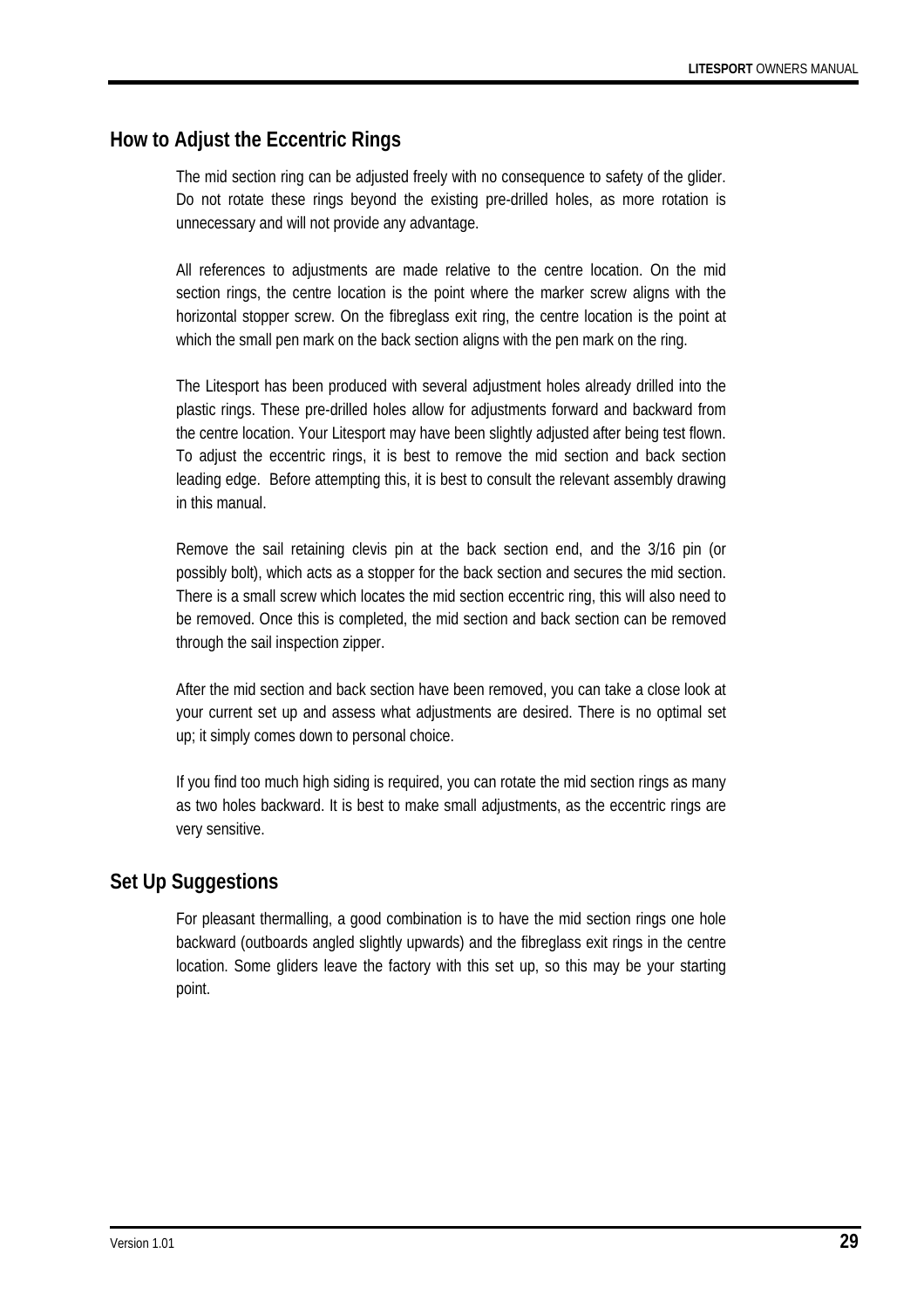### **GLIDER CARE**

Your Moyes Litesport will require very little maintenance if you take extra time and care with your daily treatment and use of your glider.

### **Storage**

Keep the glider in its bag, in a cool dry place. Store the glider off the floor or ground and free from contact with oils, solvents, or acidic substances. Always dry the glider completely before storing. If this is not possible, ensure that the glider bag is off or open and that the sail is loose enough for air to circulate. Dry the glider completely, as soon as possible.

### **Sail Care**

It is important to keep the sail clean and free from salt if you fly near the coast. Regular rinsing with fresh water will achieve this. For more thorough washing, a mild detergent may be used provided it is completely rinsed off the sail. For more serious stains, consult your local sail maker or Moyes agent.

Always ensure that all protective padding is properly placed for transport or pack up. Even one short trip with missing or incorrectly located padding is enough to wear a hole in the sail.

For small tears, apply sail repair tape to prevent fraying. Unless the tear is at a stress point or along the trailing edge it will not tend to run or expand.

Sun and exposure to the elements will deteriorate the sail more rapidly than hours of flying. It is important to minimise exposure to UV radiation. If possible, set up the glider in the shade and minimise the time that the glider is left open to the elements. Dacron or Powerib sails are considerably more vulnerable to UV deterioration than the new PX Mylar. It is important to carry the glider in its bag, on well padded roof bars, with at least three points of support.

If you take just a little extra care when packing up and transporting your glider, it will maintain its condition and performance for many more enjoyable hours.

### **Battens**

Never force the battens into their pockets. Insert them gently to avoid damage to the sail and wear to the batten ends. If battens are pushed into the pockets too quickly the plastic batten ends will heat to the point of slightly melting and create unnecessary wear on the batten pockets. Sand in the sail or on the battens will cause abrasion in the pockets. Always pack the highly cambered battens into the batten bag as a unit, never one at a time. This will avoid flattening the battens. Store the battens securely between the rear leading edges with the camber to the very end of the glider, so that the glider rack ties do not pull across the camber.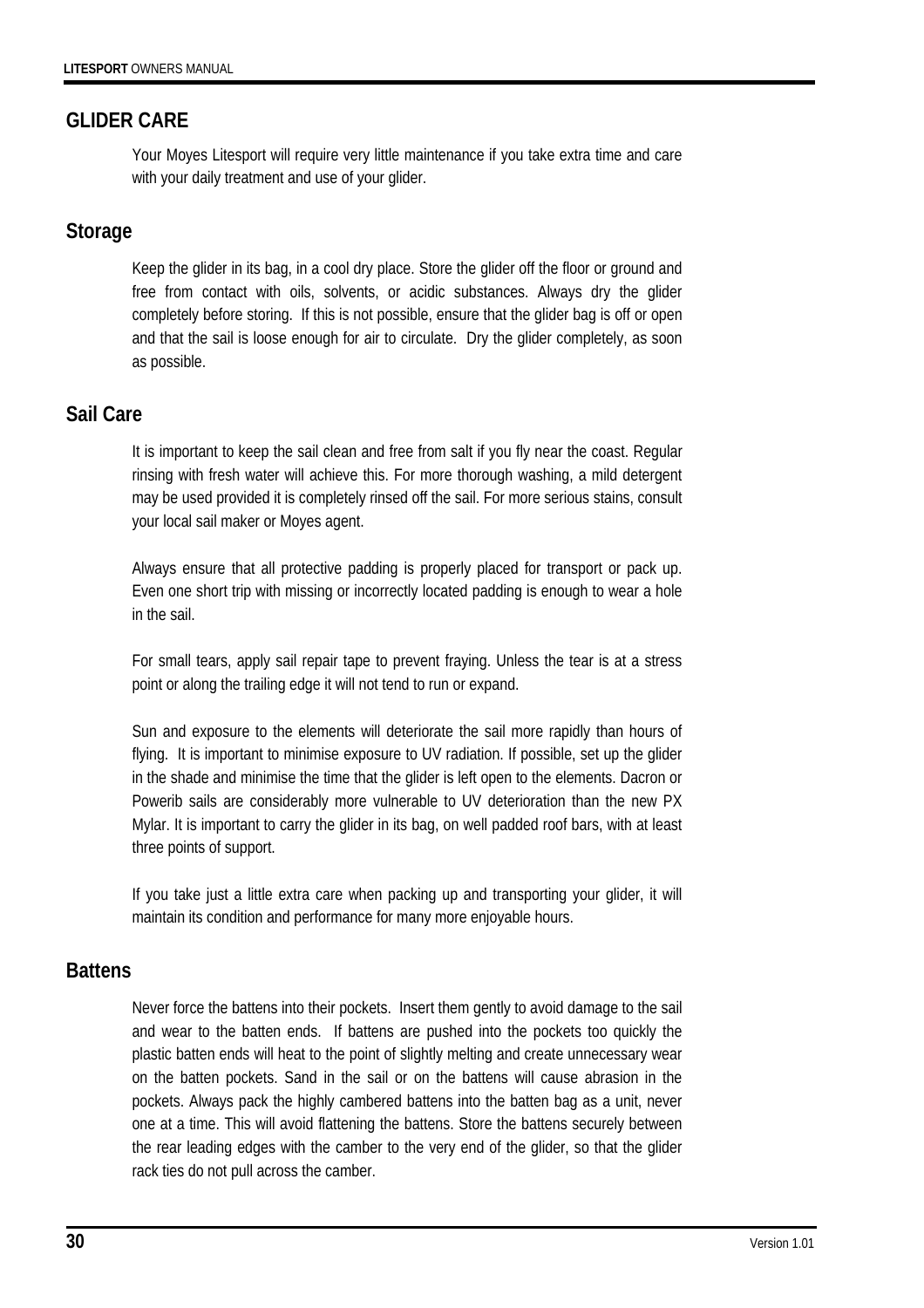#### **Wires and Attachments**

Wires should be replaced at the first sign of fraying, kinking or damage. Stainless steel cable tends to work harden, especially where it enters or exits a Nico sleeve. The shrink tube covering the Nico sleeve should be peeled back periodically to inspect the cable. Setting up on rough or rocky ground will shorten the rigging's life. Wires are not expensive and are easy to replace, and yet they are critical to the glider's structural integrity.

If the glider is periodically exposed to salty air, some oxidation may form on the cable. This is nothing to be concerned about as it is only caused by impurities in the cable material.

#### **Tubing**

Contact with salt air or water is a major concern and will require the removal of the end caps and a thorough flushing and drying. Follow the maintenance schedule conscientiously. Examine the tubes for dents, bends, wear spots, and corrosion, during every pre-flight. If any damage is noticed, replace the tube, but also determine how that damage was caused and take steps to prevent the damage form re-occurring.

#### **Hardware and Bolts**

Bolts can be bent in a crash or hard landing. These should be replaced. All bolts should show exposed thread pass the nuts.

### **! IMPORTANT**

Never try to straighten a bent bolt. Straightening the bolt will cause significant work hardening and will dramatically reduce strength. All Moyes hang gliders use specially sourced aircraft quality bolts throughout the airframe, and should only be replaced by the exact bolt type available from your local Moyes Dealer.

### **Note to Coastal Fliers**

The Litesport uses thin walled 7075T6 tubing throughout the airframe, which is considerably more vulnerable to corrosion than the 6061 alloy used on previous gliders. If any tubing is ever directly exposed to salt water it must be thoroughly rinsed with fresh water as soon as is possible. If your glider is exposed to coastal air, you must rinse the inside and outside of the tubes with fresh water once every six months. If your glider is stored near the coast you need to keep your glider in a dry location such as a closed garage.

It is possible to put a film of linseed oil on the inside of the leading edge tubes. This will help prevent corrosion. Fully disassemble the leading edges, removing all sleeving. Pour a small amount of linseed oil into each tube and sleeve, rotating the tubes as you pour, to entirely coat the inner wall. After this is done, apply a second coat by wetting a cloth with linseed oil, attaching it to a broomstick, and pushing it through the length of the tube. Note that the front section leading edge has a series of inner nylon rings, thus the cloth must be pushed through each end individually.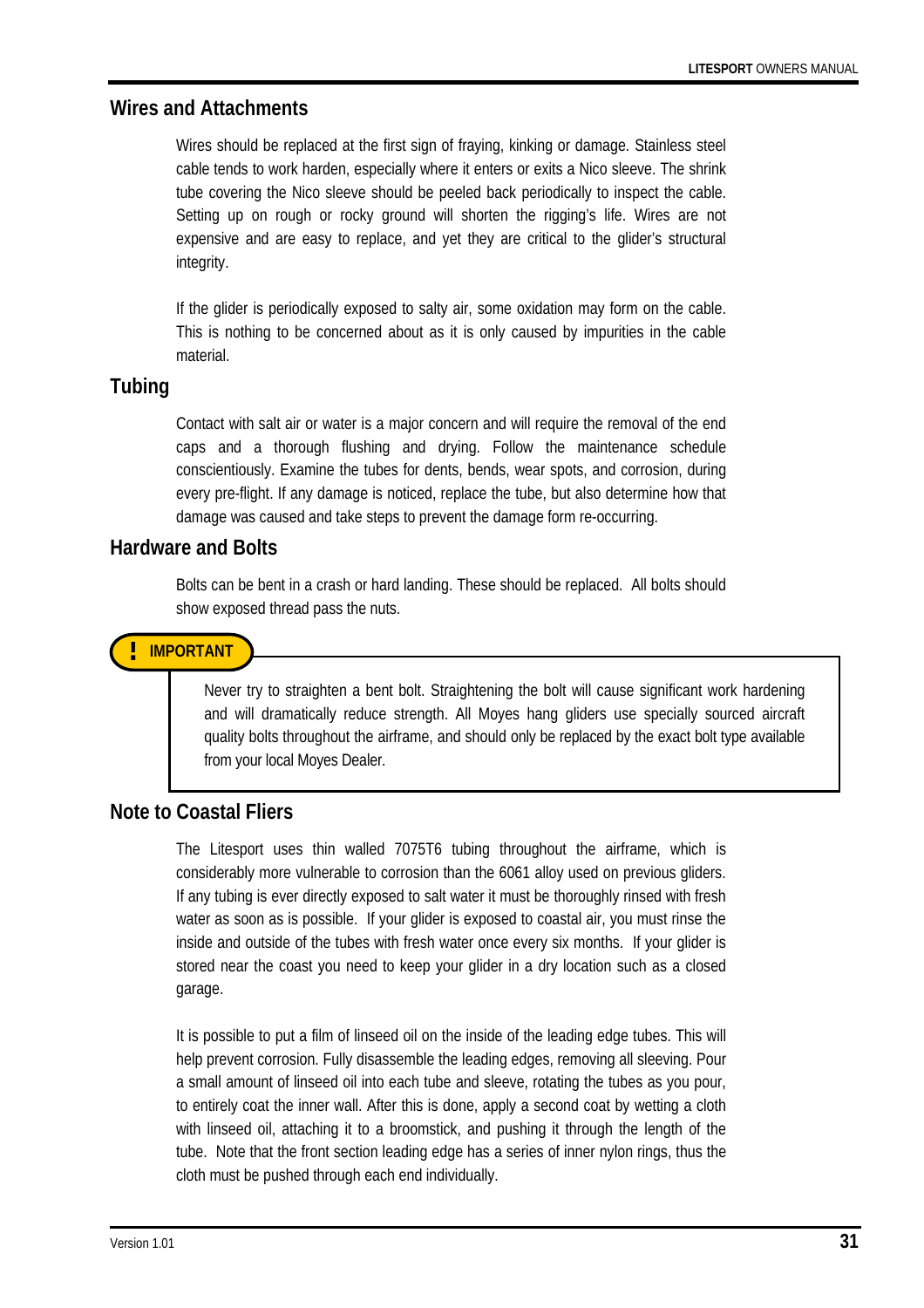# **MAINTENANCE SCHEDULE**

# **Every l0 Hours**

- 1. Check all battens against the airfoil template.
- 2. Sight through the sail zippers to inspect for any tube dents or bends.

# **Every 50 Hours (or biannually)**

- 1. Inspect the sail for wear and damage. Check the stress areas and apply sail repair tape where necessary. Special attention should be directed to the wire slots.
- 2. Inspect all batten flip tips.
- 3. Inspect all cross bar wires, fittings, and hardware.
- 4. Check all tubing for damage or wear caused by set up, pack up, or transportation.
- 5. Inspect all rigging for frays and other signs of damage or deterioration. Replace if necessary.
- 6. Replace the lower side wires.

# **Every 100 Hours (or annually)**

This inspection is best carried out by your local Moyes dealer or the Moyes factory. The sail must be removed, allowing for all components to be exposed and thoroughly examined.

Check the sail for any wear or abrasion. Small holes in low stress areas such as the undersurface can be repaired with sail repair tape. Damage in higher stress areas such as the trailing edge or centre seam need to be fixed by a professional sail maker. It is best to contact your local dealer or consult Moyes directly about the repair of sail damage.

Thoroughly inspect all tubing for dents, bends, and corrosion and replace when necessary. All bolts should be examined closely for wear and bends. Remove all cross bar junction bolts and the A-frame top bolt and closely examine for bends and corrosion. Replace all parts that show damage.

Replace the top side wires every 100 hours.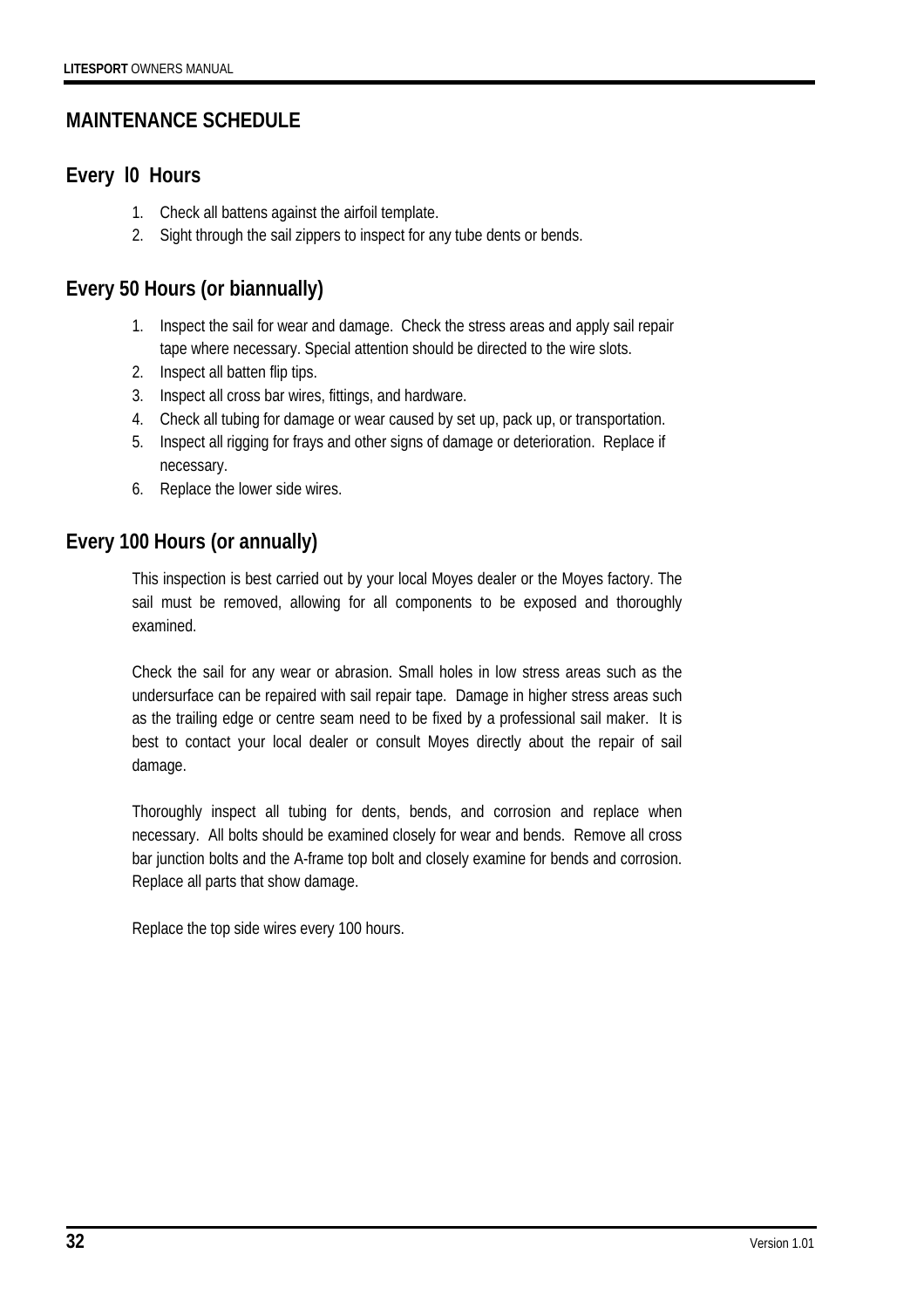### **SAIL REMOVAL**

We suggest that you do not attempt to remove the sail if you are not familiar with this procedure. Contact your nearest Moyes dealer for assistance.

- 1. Lay the glider flat on the ground, unzip the glider bag, roll the glider over so that it is top side up, remove all the ties, and spread the wings a few feet.
- 2. Remove the sail attachment screws from the nose of the glider and rear of keel pocket.
- 3. Undo the central zipper entirely and remove the plastic cable tie at the nose of sail.
- 4. Disconnect the luff line and undo the clevis pin on both sides to release the top side wires from the leading edges.
- 5. Disconnect the bottom side wires from the bottom of the down tubes by unscrewing the hinge pin. Be sure not to lose any of the hardware during the process.
- 6. Disconnect the rear wires from the keel by undoing the Bailey block bolt.
- 7. Open the tip zippers and disconnect the sail attachment straps from the clevis pins at the end of each leading edge.
- 8. Carefully slide the frame forward and out of the sail.

To re-mount the sail, reverse the process by which it was removed.

All Velcro straps attaching the top and bottom surfaces must be overlapped their full length.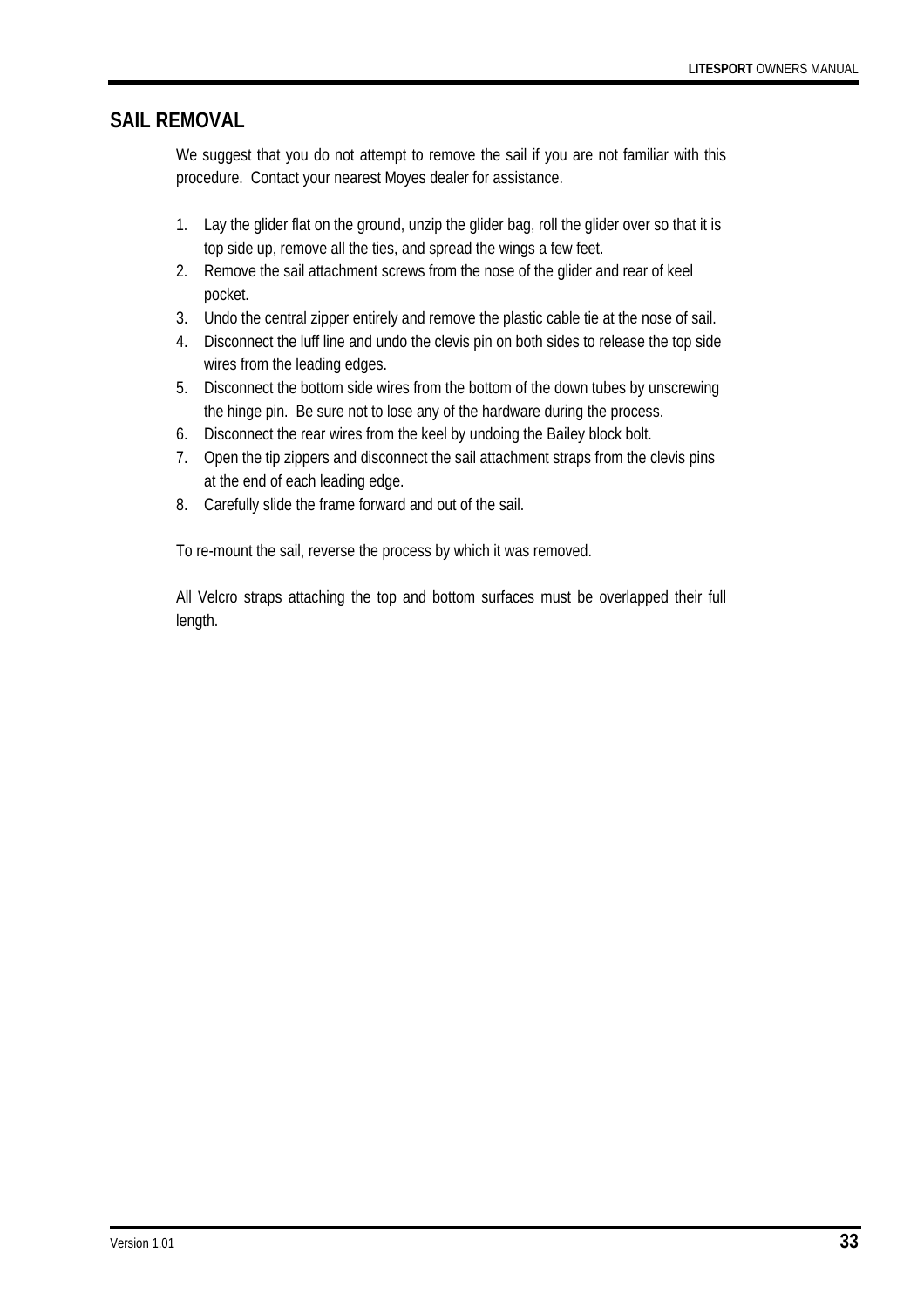# **CHECKING THE LITESPORT STABILITY SYSTEM**



# **Step Four**

#### *Option One*

Hang the glider from three points to simulate its flying position.

The three positions are;

- 1. the keel behind the rear wires,
- 2. the left side wing where the bottom side wire exits the sail, and
- 3. the right side wing where the bottom side wire exits the sail.

#### *Option Two*

An alternative to hanging the glider is to raise the glider by using three support structures, such as ladders.

With the VG system fully applied, tie a piece of thin thread between the two number nine batten ends, ensuring the string it taut. The string should be positioned under the keel.

Obtain the correct measurement for your glider from the table below. Measure the distance between the string and the bottom of the keel.

- a = Distance between bottom of keel and string
- b = Outer diameter of keel (42mm)
- $c = a + b$  (obtain the correct distance from the table on the next page)

For example, the Litesport 4 is 95mm below the top of the keel. Therefore;

$$
c = 95
$$
  
b = 42  
a = 95 - 42 = 48

Release the VG tension and adjust the dive struts until the correct measurement is obtained.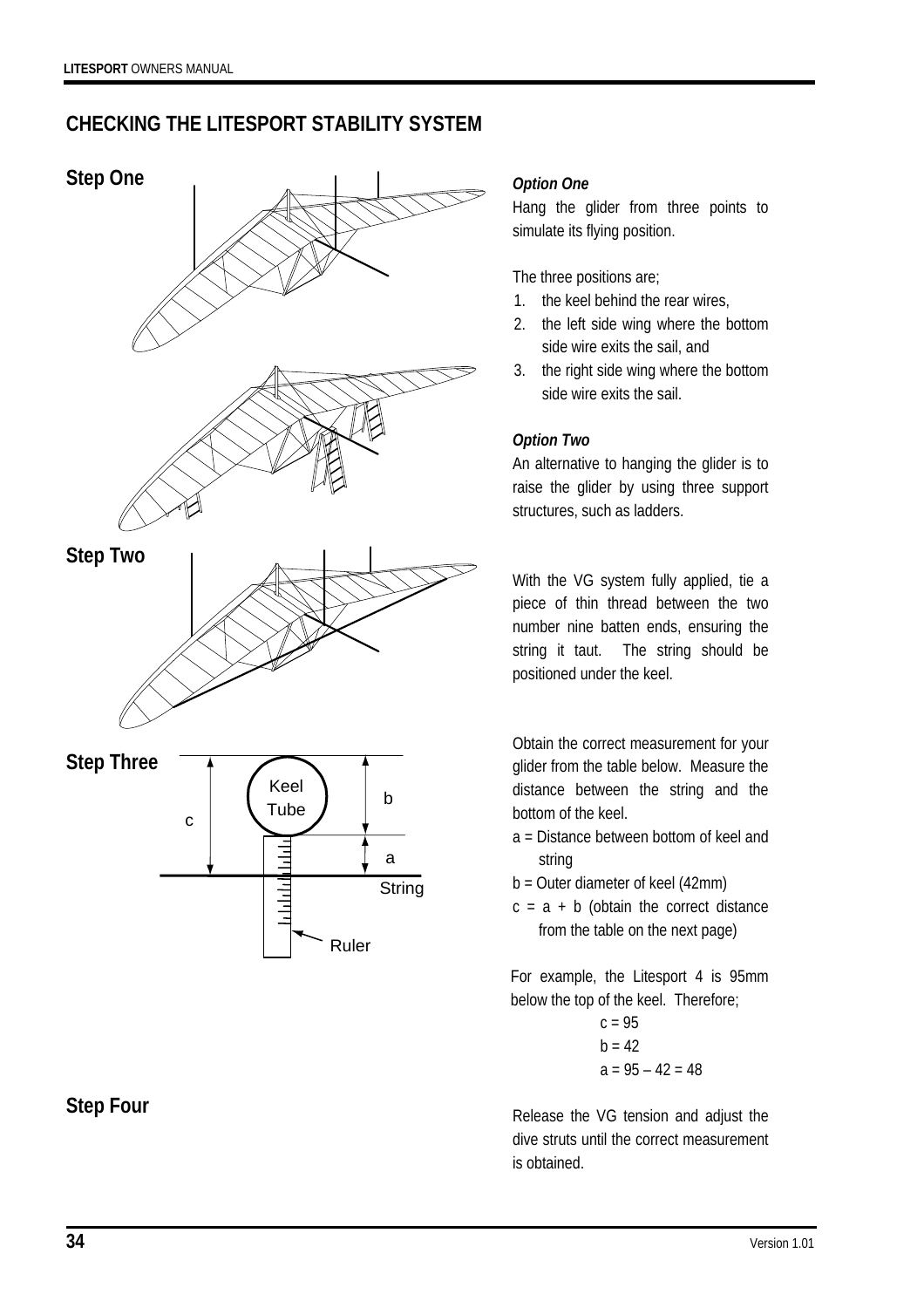**! IMPORTANT** 

All measures are taken from the top of the keel, if string line falls below the keel, measure from bottom of keel and add the diameter of the keel (42mm).

|              |                       | <b>Batten Numbers</b> |   |  |   |        |    |
|--------------|-----------------------|-----------------------|---|--|---|--------|----|
| <b>Model</b> | <b>VG Setting</b>     | 5                     | 6 |  | 8 | 9      | 10 |
| Litesport 4  | Zoom Tight            |                       |   |  |   | -95    |    |
|              | <b>Standard Tight</b> |                       |   |  |   | $-95$  |    |
| Litesport 5  | Zoom Tight            |                       |   |  |   | $-116$ |    |
|              | <b>Standard Tight</b> |                       |   |  |   | $-116$ |    |



# **AN Bolt Index**

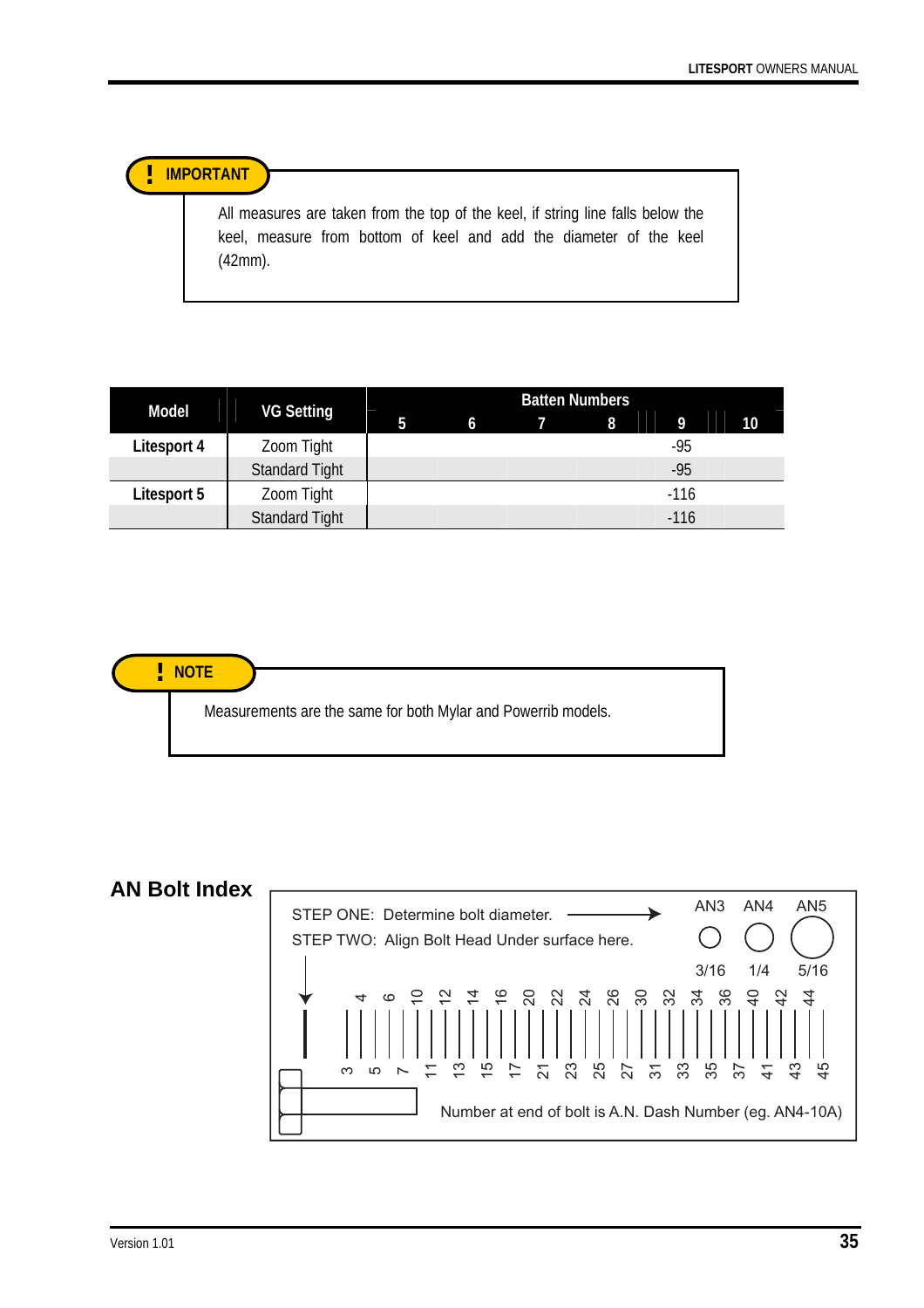# **PURCHASE RECORD**

Please complete this section for future reference.

| <b>Glider Model and Size</b>  |  |
|-------------------------------|--|
| <b>Purchase Date</b>          |  |
| <b>Serial Number</b>          |  |
| Moyes Dealer (purchased from) |  |
| <b>Dealer Address</b>         |  |
|                               |  |

# **MAINTENANCE LOG**

| Date | <b>Work Completed</b> | By |
|------|-----------------------|----|
|      |                       |    |
|      |                       |    |
|      |                       |    |
|      |                       |    |
|      |                       |    |
|      |                       |    |
|      |                       |    |
|      |                       |    |
|      |                       |    |
|      |                       |    |
|      |                       |    |
|      |                       |    |
|      |                       |    |
|      |                       |    |
|      |                       |    |
|      |                       |    |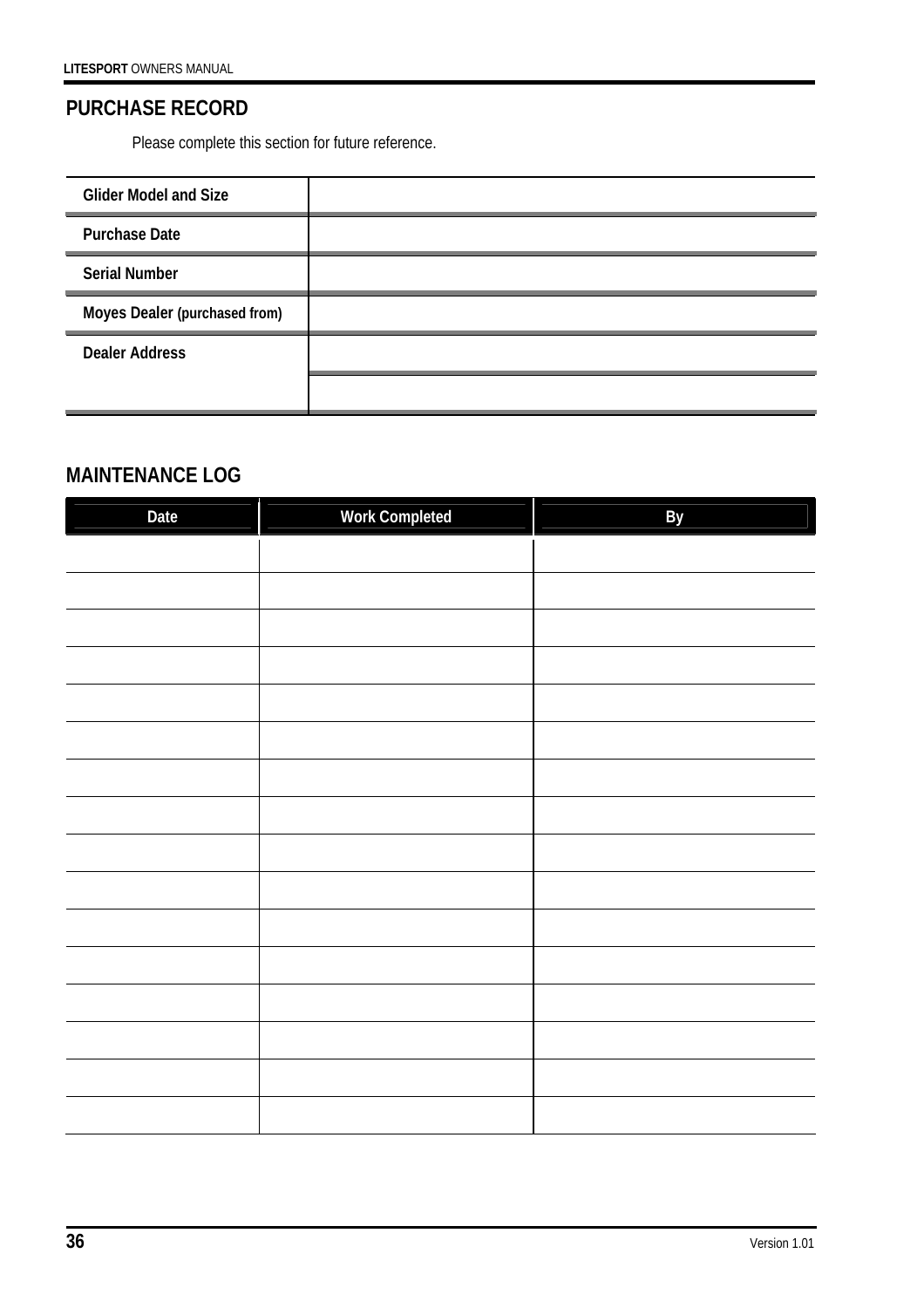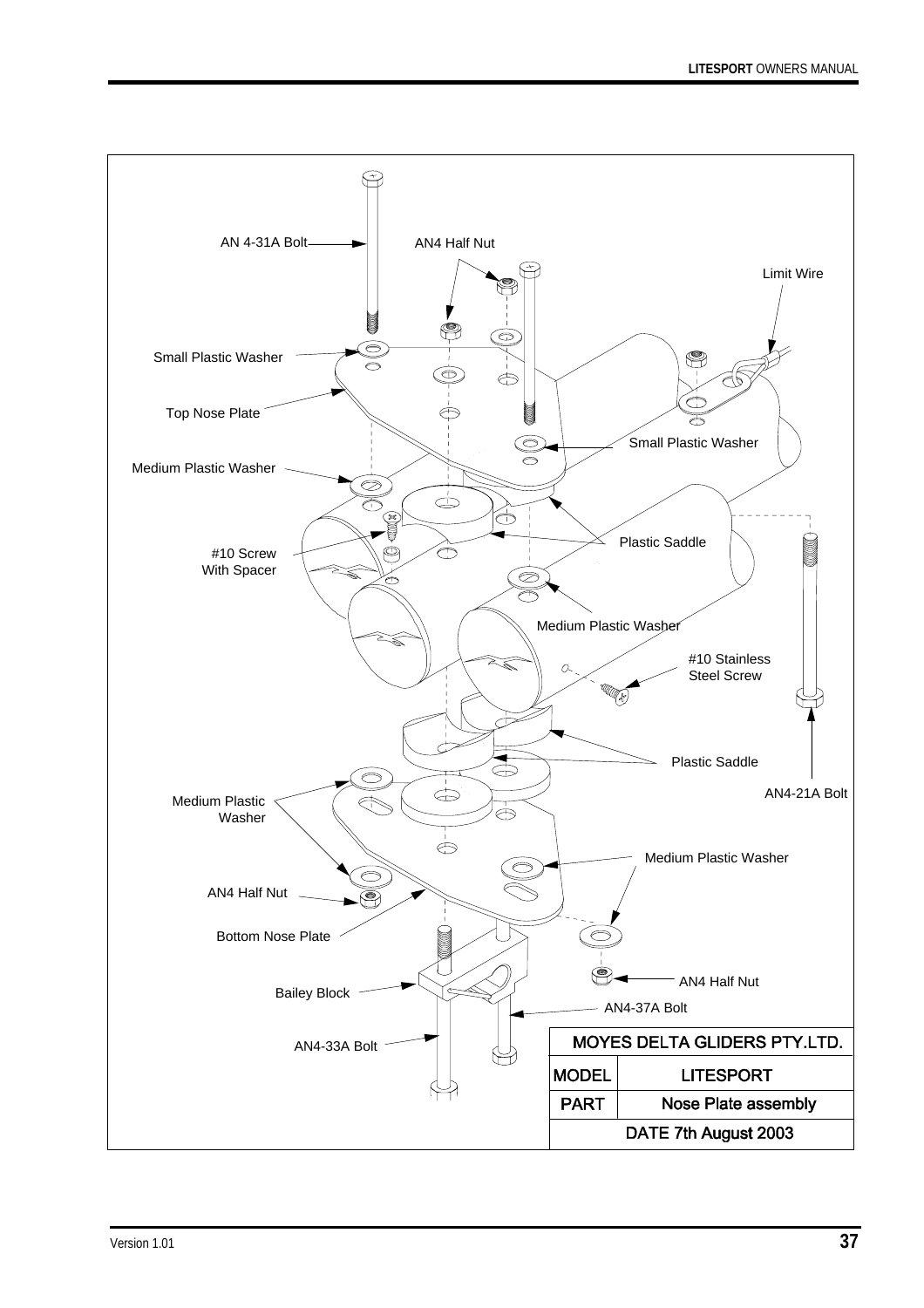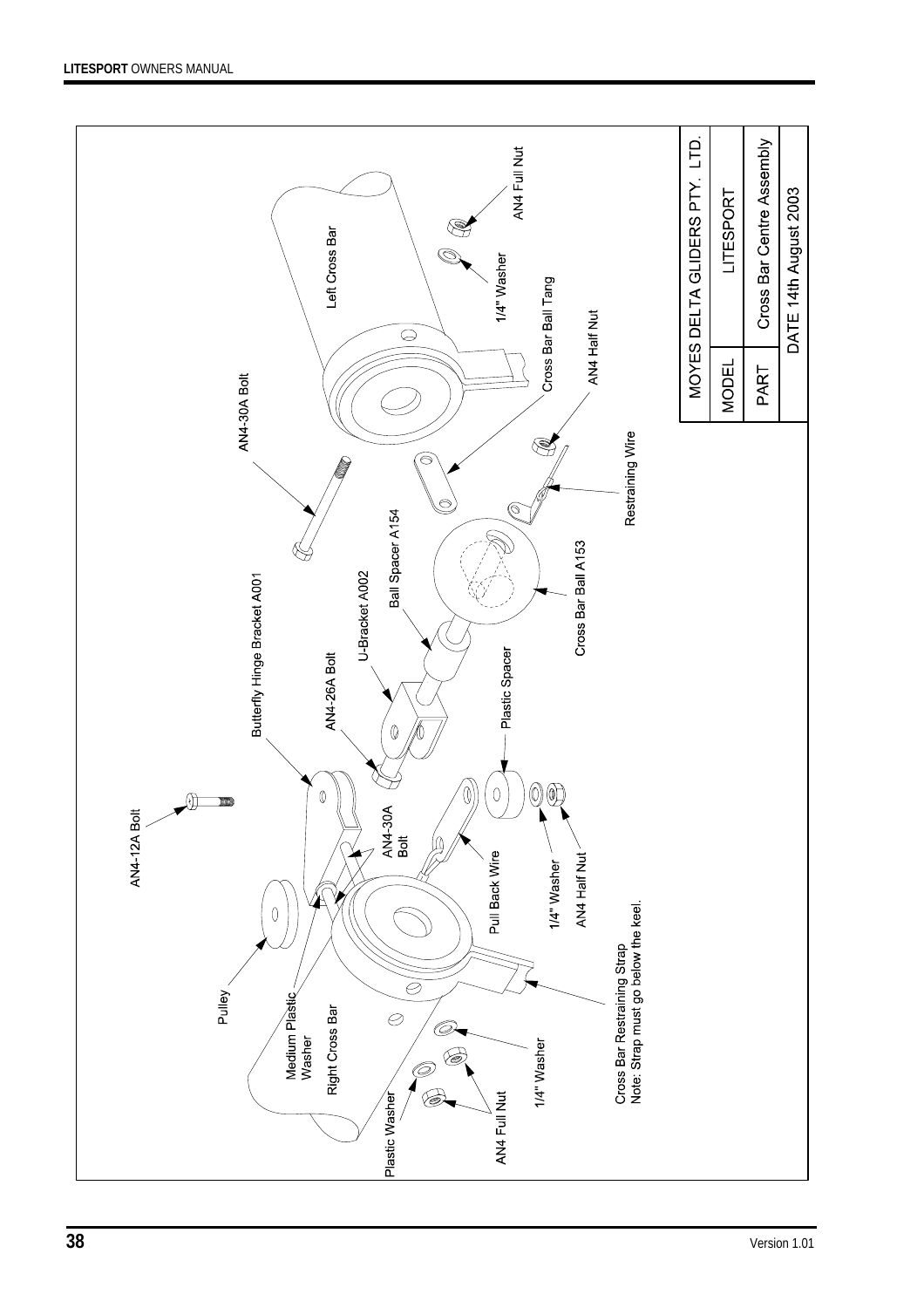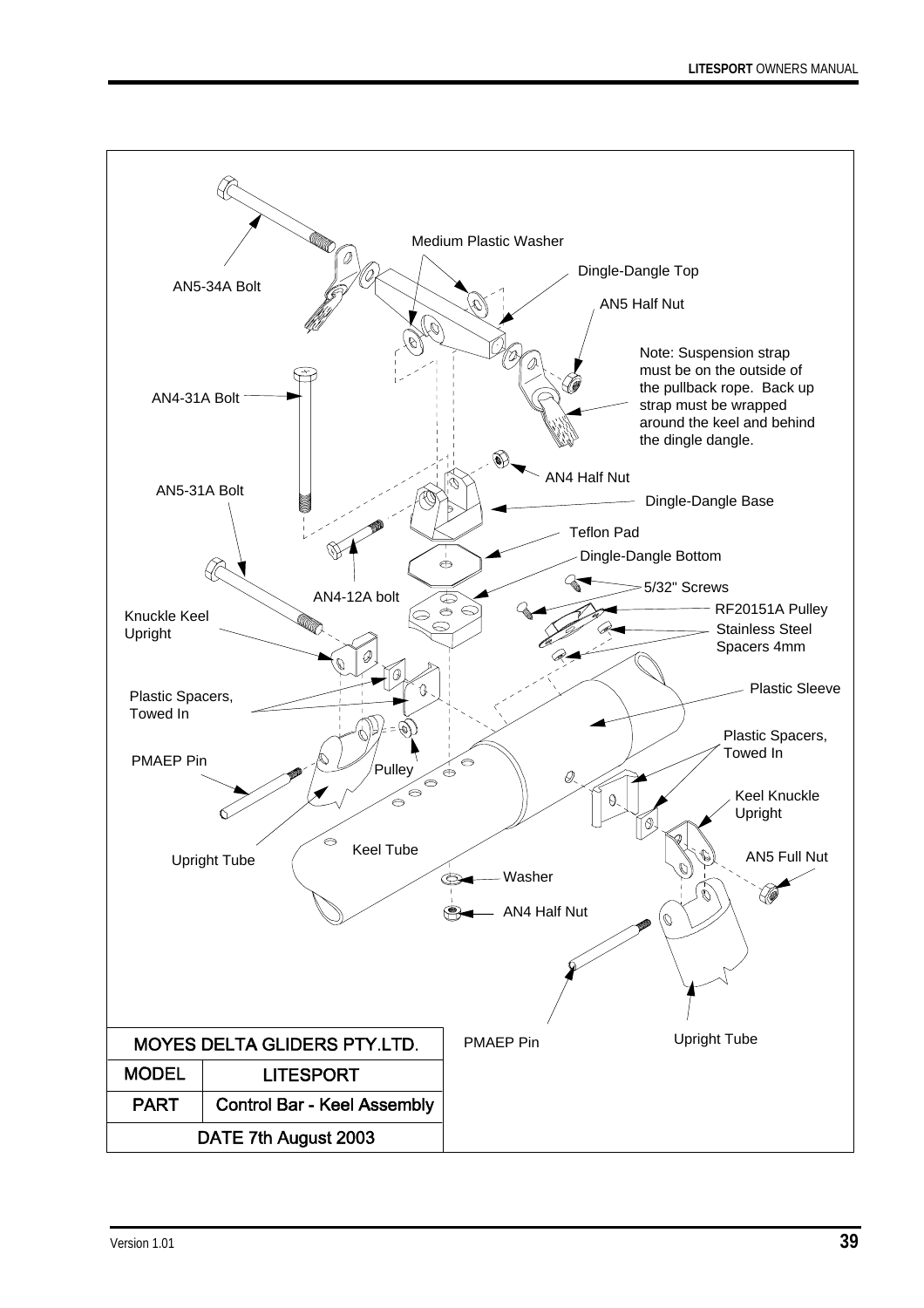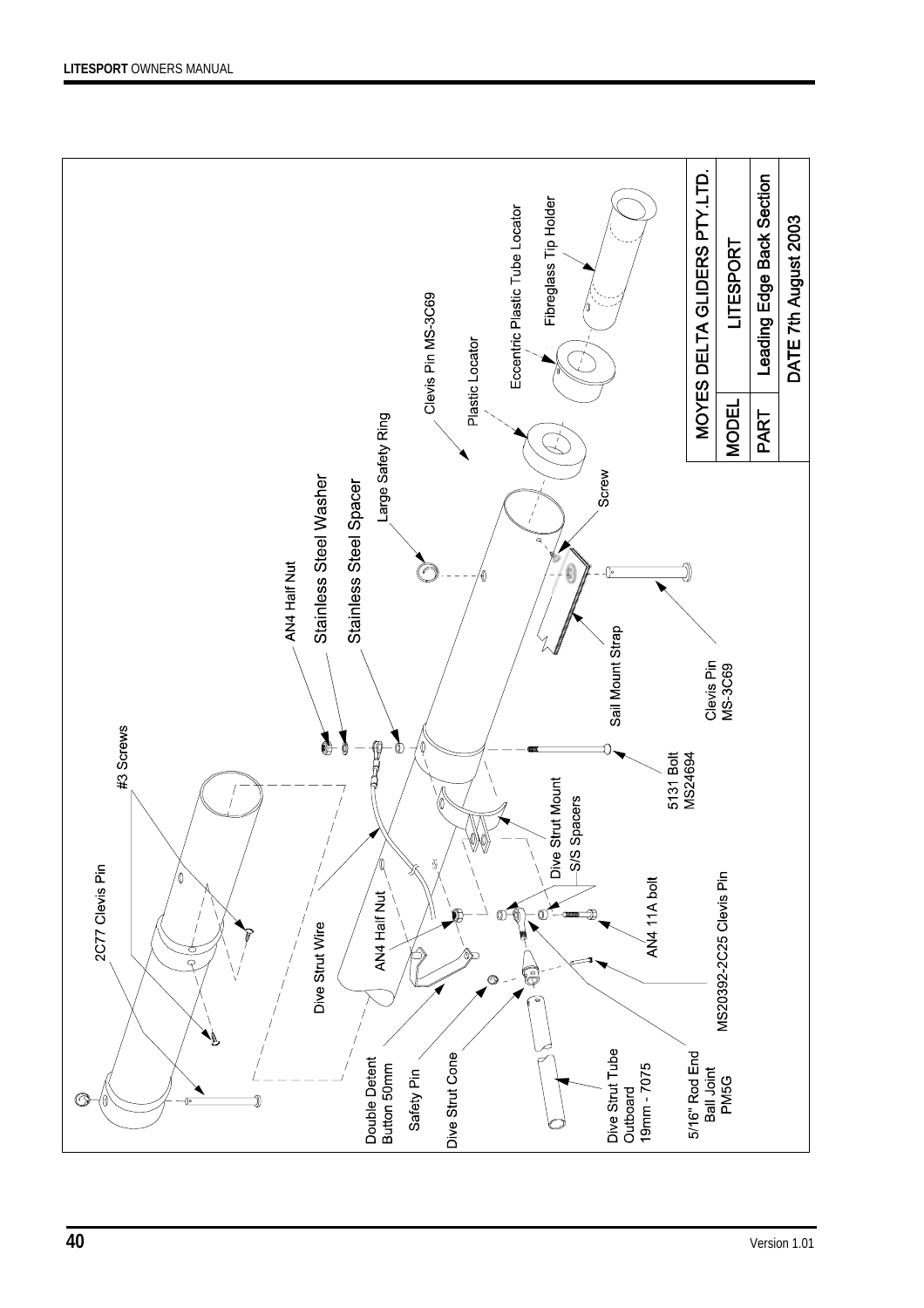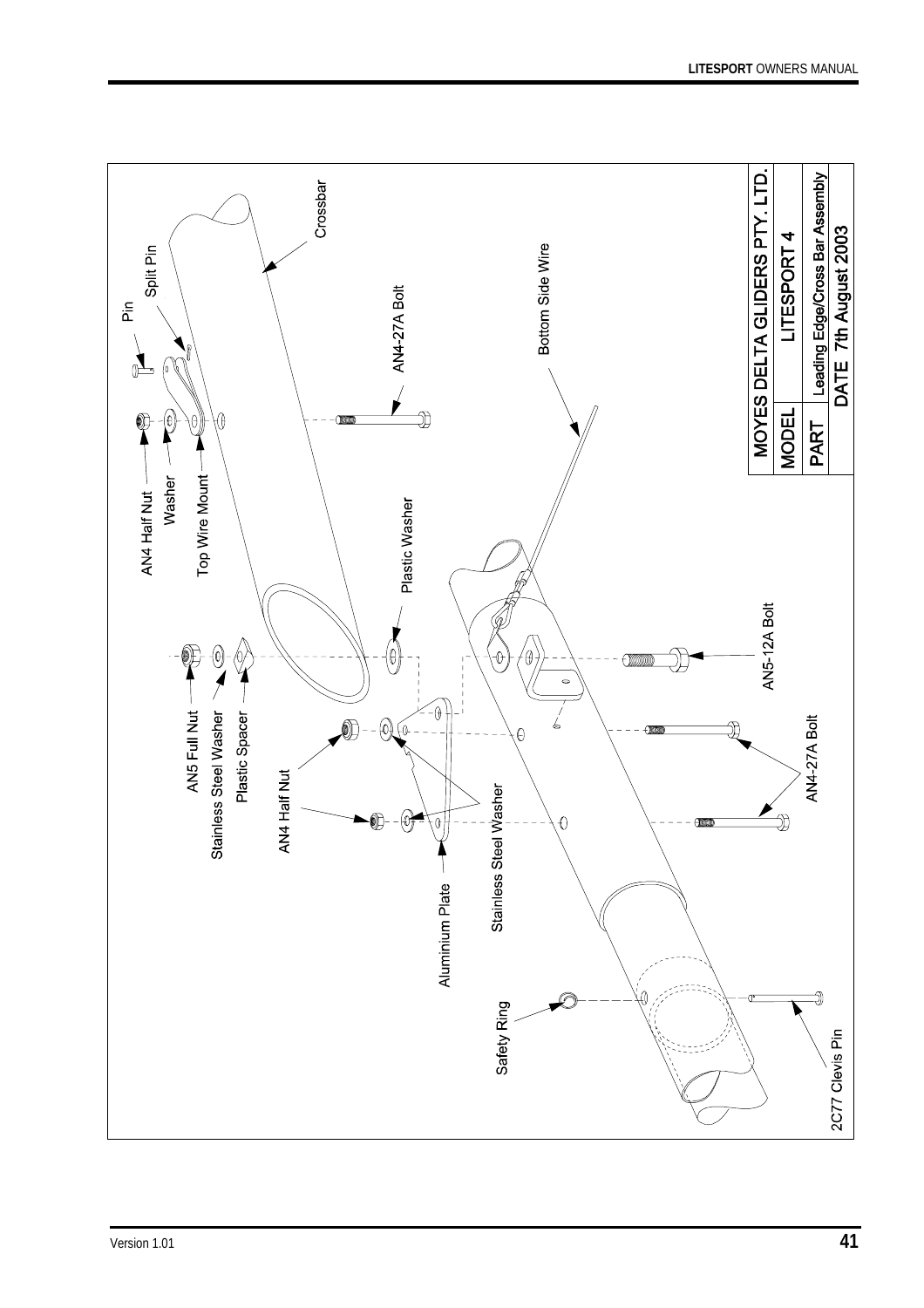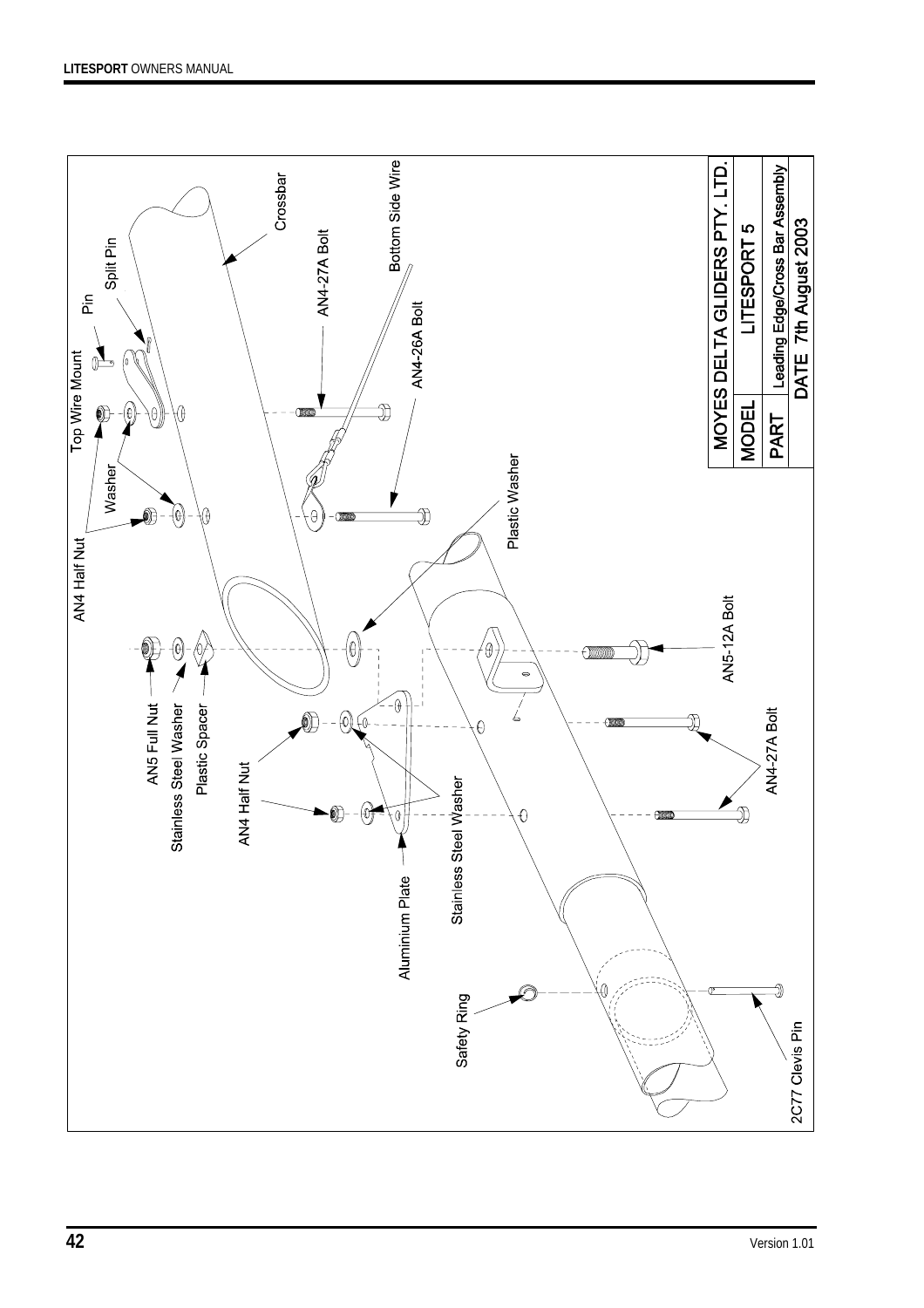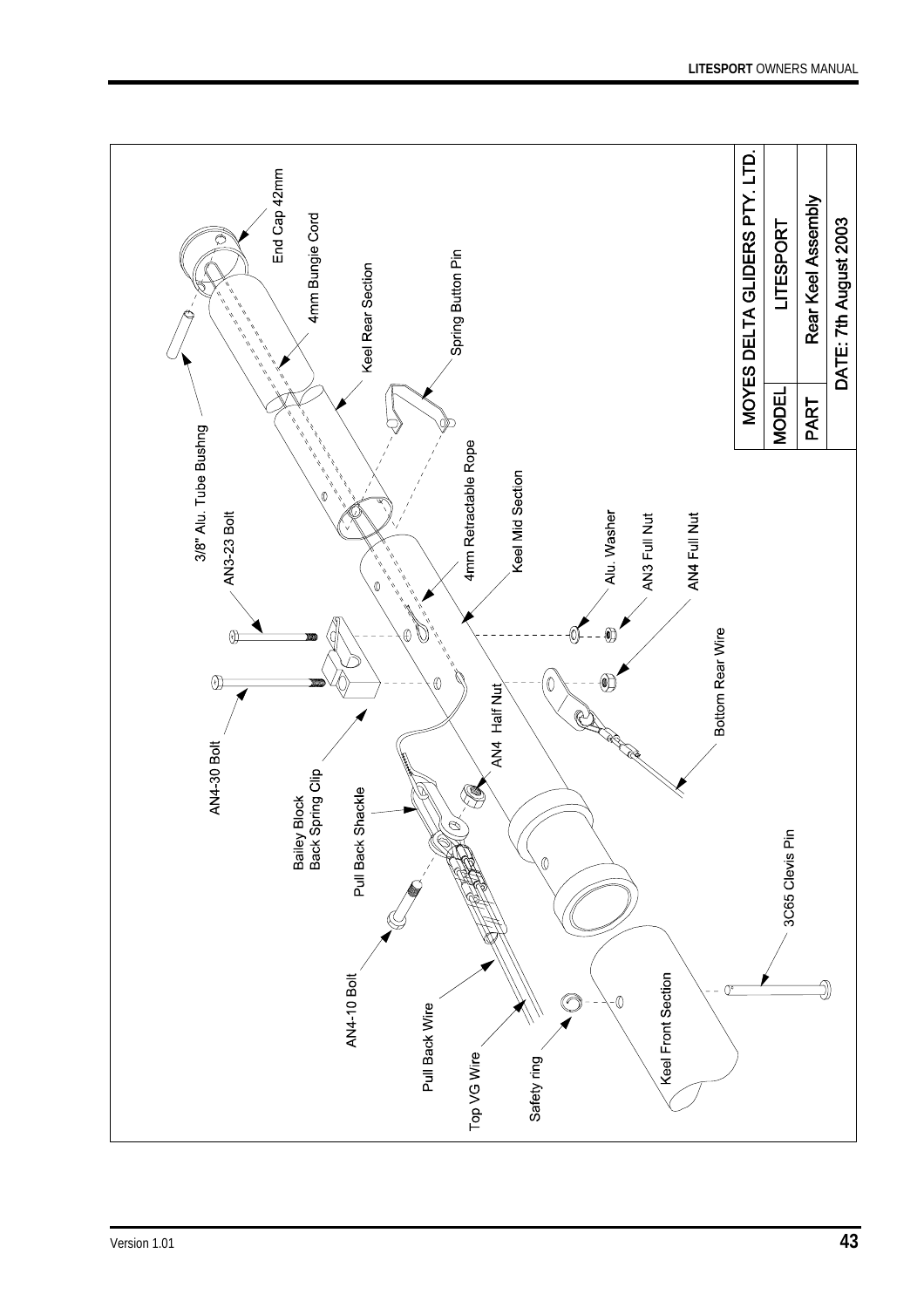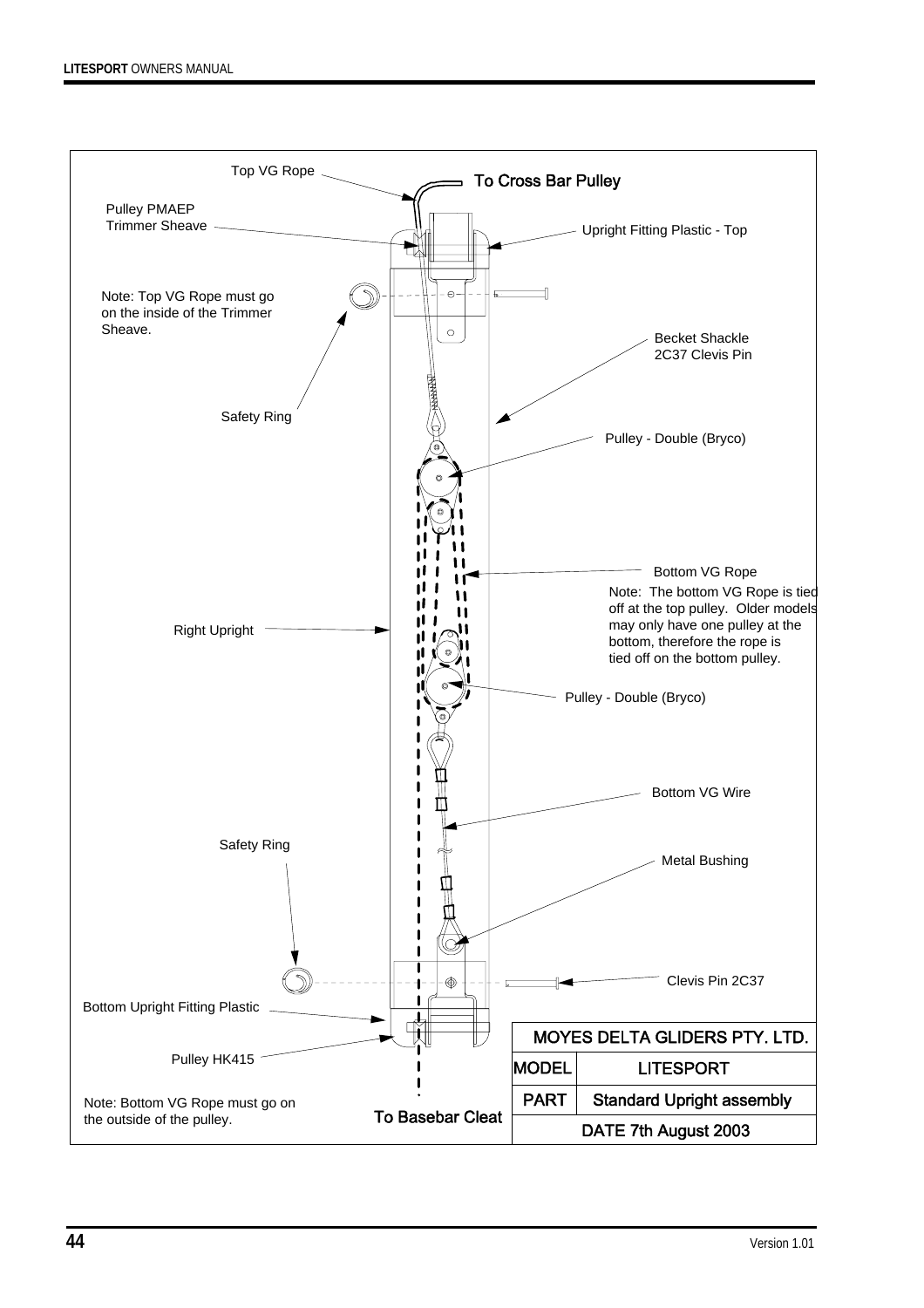